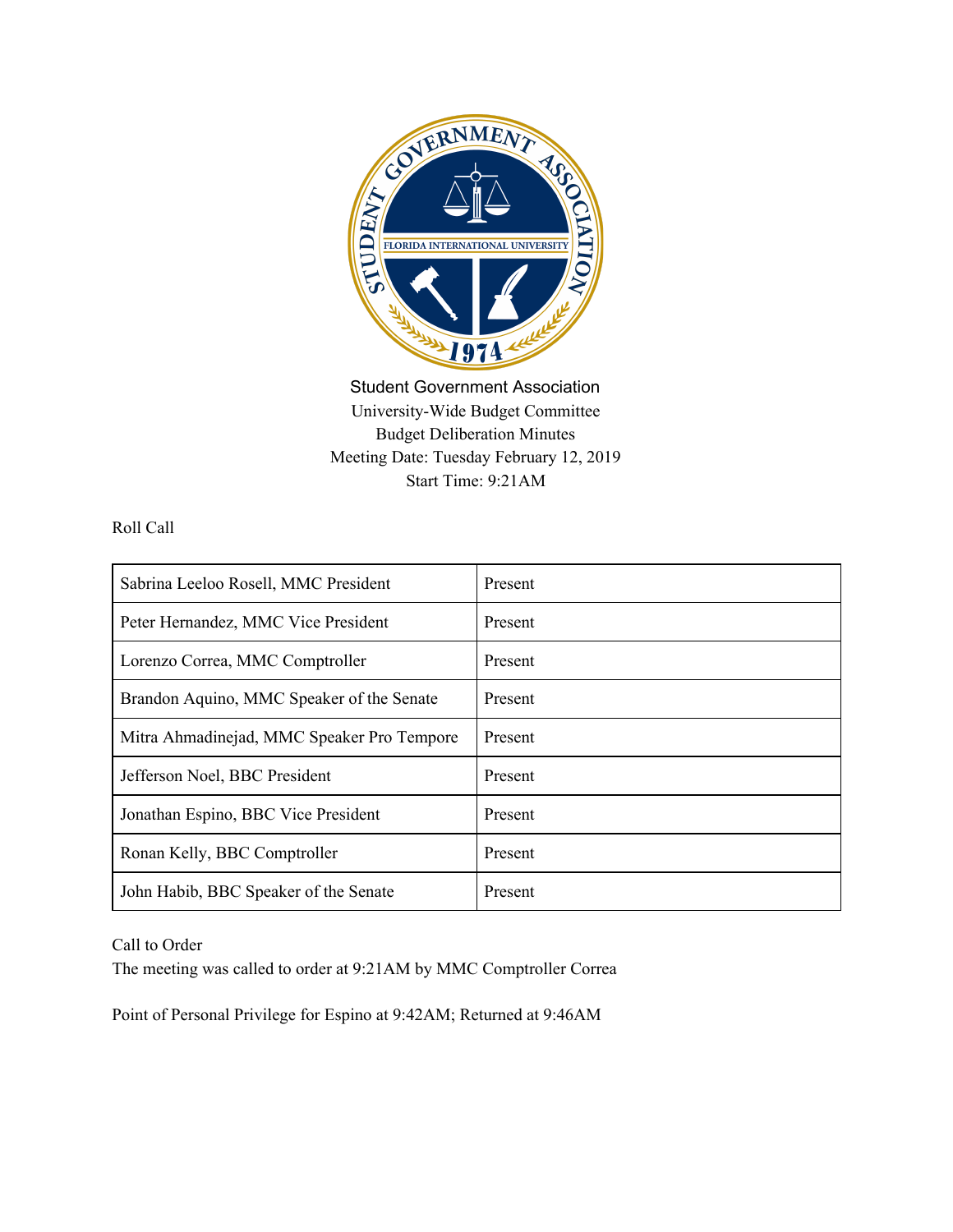## **Overhead Expenses**

- MMC Speaker Pro Tempore Ahmadinejad moves to add overhead charge to the budget. MMC Speaker of the Senate Aquino seconds. Motion passes.
- MMC Speaker Pro Tempore Ahmadinejad moves to go into voting procedure. MMC President Rosell seconds.

## Roll Call Vote

MMC President Rosell - Yay MMC Vice President Hernandez - Yay MMC Comptroller Correa - Yay MMC Speaker of the Senate Aquino - Yay MMC Speaker Pro Temp Ahmadinejad - Yay BBC President Noel - Yay BBC Vice President Espino - Yay BBC Comptroller Kelly - Yay BBC Speaker of the Senate Habib - Yay

Motion passes with 9-0-0, overhead charge added to budget

### **Academic and Career Success**

- MMC Speaker Pro Tempore Ahmadinejad moves to go into discussion on the proposal of Academic and Career Success. MMC Vice President Hernandez seconds. Motion passes.
- MMC President Rosell moves to close discussion period. BBC Speaker of the Senate Habib seconds. Motion passes.
- MMC Speaker of the Senate Aquino moves to allocate \$0 to Academic and Career Success. MMC Vice President Hernandez seconds.

Roll Call Vote

MMC President Rosell - Yay MMC Vice President Hernandez - Yay MMC Comptroller Correa - Yay MMC Speaker of the Senate Aquino - Yay MMC Speaker Pro Temp Ahmadinejad - Yay BBC President Noel - Yay BBC Vice President Espino - Yay BBC Comptroller Kelly - Yay BBC Speaker of the Senate Habib - Yay

Motion passes with 9-0-0, \$0 allocated to Academic and Career Success

### **BMI License**

- MMC Speaker Pro Tempore Ahmadinejad moves to go into discussion for 30 seconds for the proposal on BMI License. MMC President Rosell seconds. Motion passes.
- MMC President Rosell moves to close discussion period. MMC Vice President Hernandez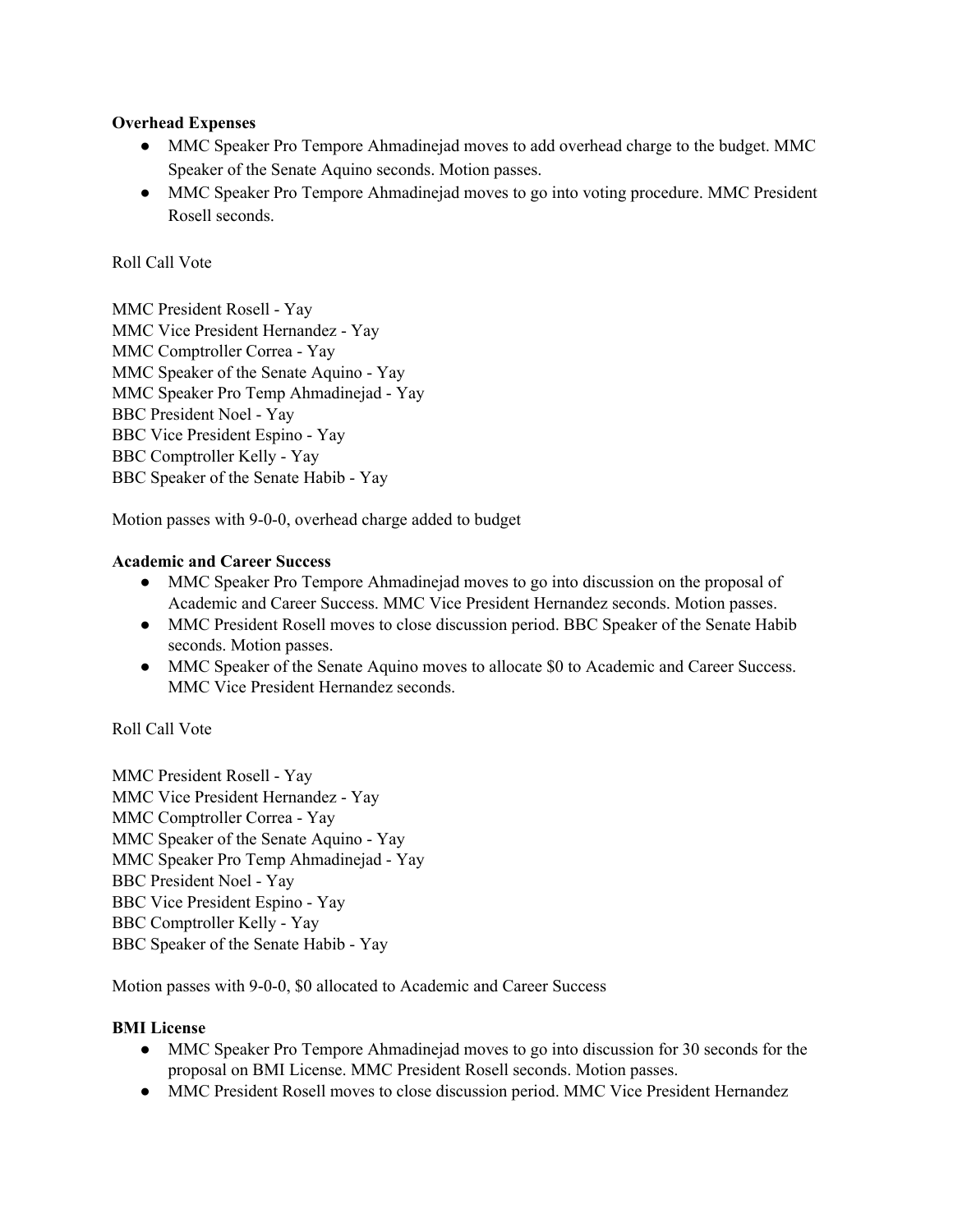seconds. Motion passes.

● MMC Speaker Pro Tempore Ahmadinejad moves to allocate \$37,980 to BMI License based on the proposed requested budget. MMC President Rosell seconds.

### Roll Call Vote

MMC President Rosell - Yay MMC Vice President Hernandez - Yay MMC Comptroller Correa - Yay MMC Speaker of the Senate Aquino - Yay MMC Speaker Pro Temp Ahmadinejad - Yay BBC President Noel - Yay BBC Vice President Espino - Yay BBC Comptroller Kelly - Yay BBC Speaker of the Senate Habib - Yay

Motion passes with 9-0-0, \$37,980 allocated to BMI License

### **International Student and Scholar Services**

- MMC Speaker Pro Tempore Ahmadinejad moves to go into discussion for 2 minutes on the proposed budget for ISSS. MMC President Rosell seconds. Motion passes.
- MMC Vice President Hernandez moves to allocate \$18,505 to ISSS. MMC Speaker of the Senate Aquino seconds.

## Roll Call Vote

MMC President Rosell - Yay MMC Vice President Hernandez - Yay MMC Comptroller Correa - Yay MMC Speaker of the Senate Aquino - Yay MMC Speaker Pro Temp Ahmadinejad - Yay BBC President Noel - Yay BBC Vice President Espino - Yay BBC Comptroller Kelly - Yay BBC Speaker of the Senate Habib - Yay

Motion passes with 9-0-0, \$18,505 allocated to ISSS

## **U-Wide Retreat**

- BBC President Noel moves to go into a 2 minute discussion on U-Wide Retreat. MMC President Rosell seconds. Motion passes.
- MMC President Rosell moves to close discussion period. MMC Vice President Hernandez seconds. Motion passes.
- BBC Comptroller Kelly moves to allocate \$39,879 to U-Wide Retreat. MMC Speaker of the Senate Aquino seconds.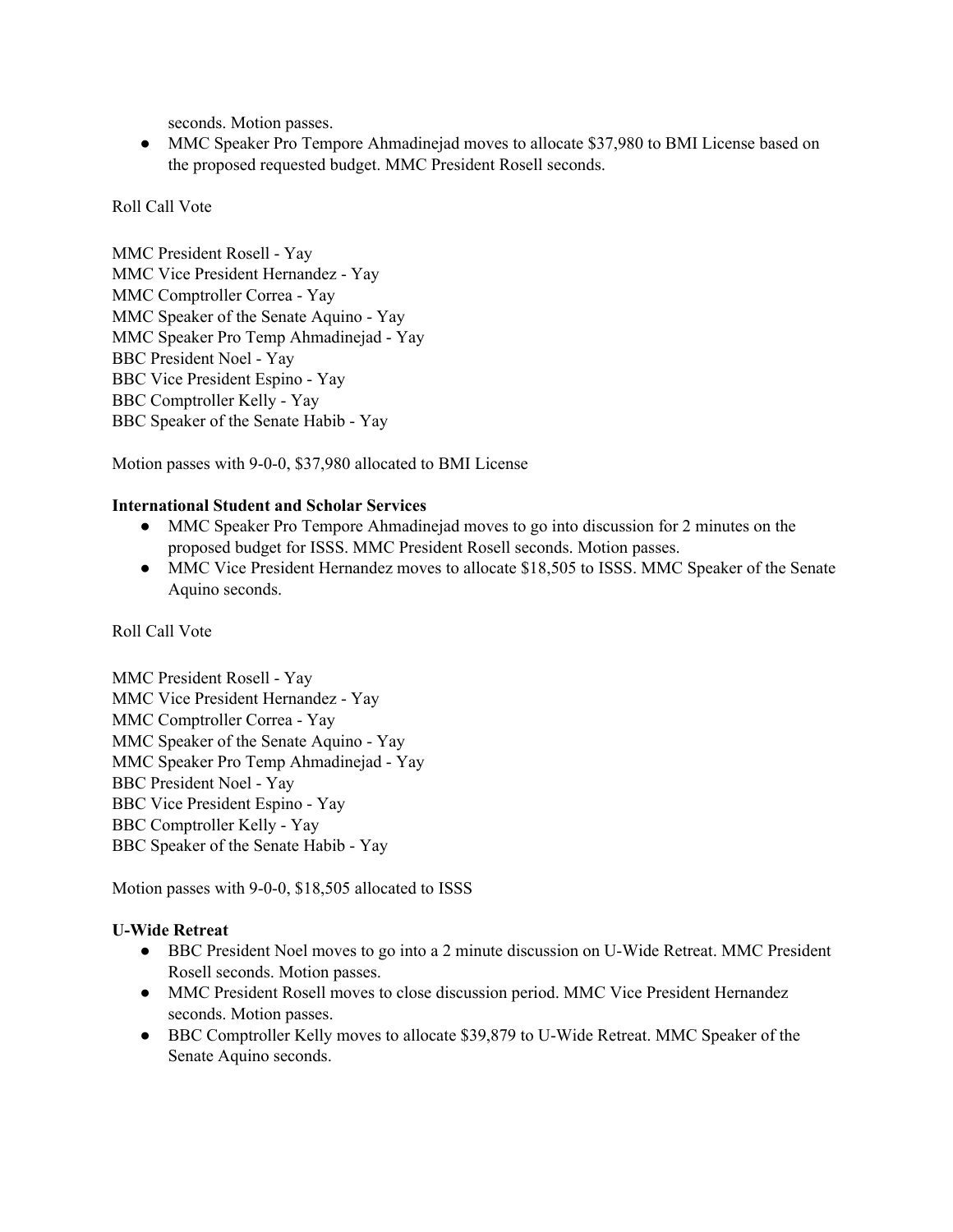Roll Call Vote

MMC President Rosell - Yay MMC Vice President Hernandez - Yay MMC Comptroller Correa - Yay MMC Speaker of the Senate Aquino - Yay MMC Speaker Pro Temp Ahmadinejad - Yay BBC President Noel - Yay BBC Vice President Espino - Yay BBC Comptroller Kelly - Yay BBC Speaker of the Senate Habib - Yay

Motion passes with 9-0-0, \$39,879 allocated to U-Wide Retreat

## **Black Student Union**

- MMC President Rosell moves to go into discussion for 5 minutes on Black Student Union. MMC Speaker of the Senate Aquino seconds. Motion passes.
- MMC Vice President Hernandez moves to close discussion period. MMC President Rosell seconds. Motion passes.
- MMC Vice President Hernandez moves to allocate \$150,000 to Black Student Union. MMC Speaker Pro Tempore Ahmadinejad seconds.

Roll Call Vote

MMC President Rosell - Yay MMC Vice President Hernandez - Yay MMC Comptroller Correa - Yay MMC Speaker of the Senate Aquino - Yay MMC Speaker Pro Temp Ahmadinejad - Yay BBC President Noel - Yay BBC Vice President Espino - Yay BBC Comptroller Kelly - Yay BBC Speaker of the Senate Habib - Yay

Motion passes with 9-0-0, \$150,000 allocated to Black Student Union

- BBC President Noel moves to end discussion period. MMC Speaker Pro Tempore Ahmadinejad seconds. Motion passes.
- BBC President Noel moves to add proviso language to the BSU allocation of \$150,000 in the language will go as follow: \$15,000 must be given to the BBC Vice President for programming at BBC. At least 25% of the BSU programs must occur at BBC. MMC Vice President Hernandez seconds. Motion passes.

## **Career and Talent Development**

- MMC Speaker Pro Tempore Ahmadinejad moves to go into a 5 minute discussion for Career and Talent Development. MMC Vice President Hernandez seconds. Motion passes.
- MMC President Rosell moves to extend discussion period by 5 minutes. MMC Speaker Pro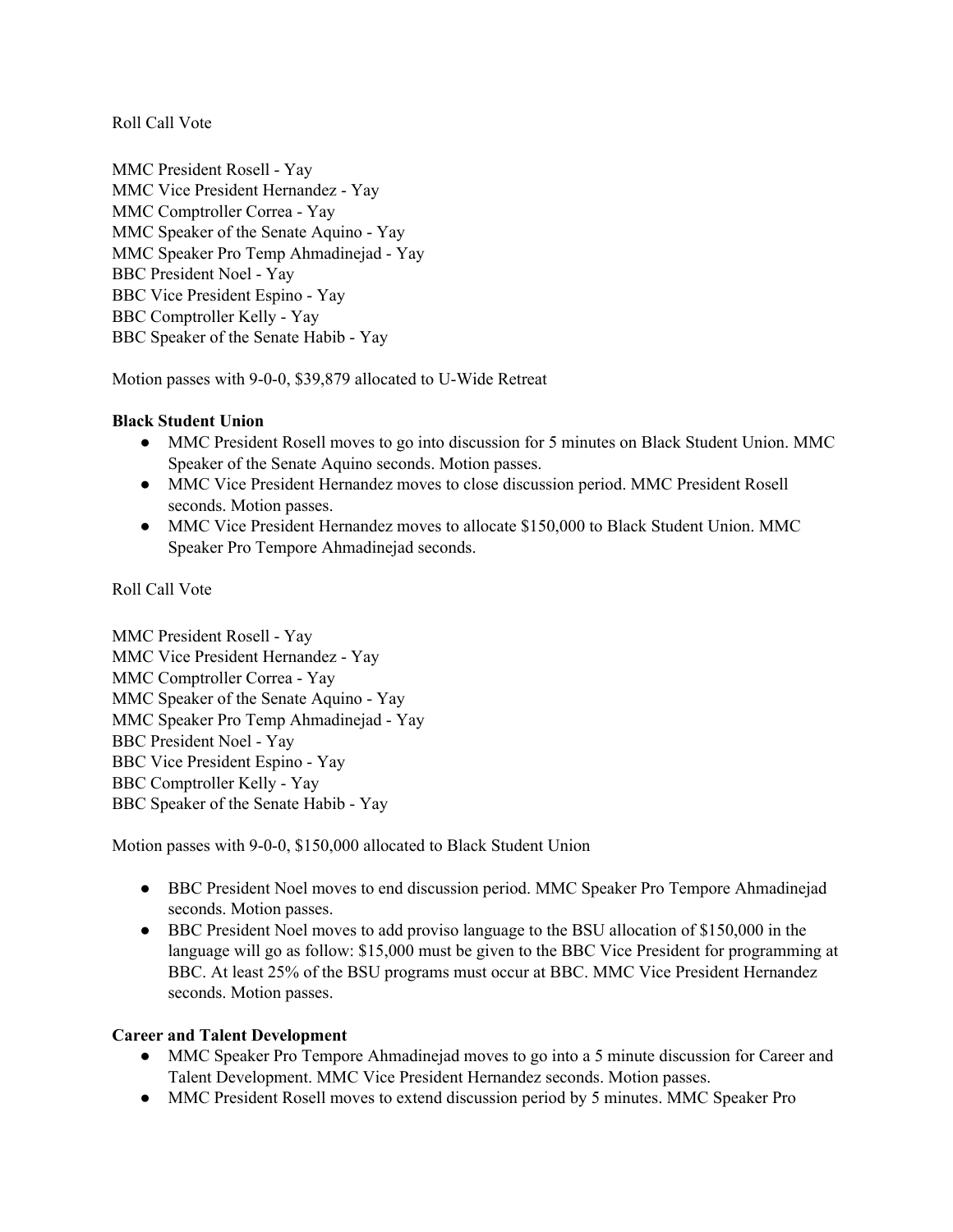Tempore Ahmadinejad seconds. Motion passes.

- MMC Vice President Hernandez moves to extend discussion period by 5 minutes. MMC President Rosell seconds. Motion passes.
- MMC Vice President Hernandez moves to end discussion period. MMC Speaker of the Senate Aquino seconds. Motion passes
- MMC Vice President Hernandez moves to allocate \$535,000 to Career and Talent Development. BBC President Noel seconds.

## Roll Call Vote

MMC President Rosell - Yay MMC Vice President Hernandez - Yay MMC Comptroller Correa - Yay MMC Speaker of the Senate Aquino - Yay MMC Speaker Pro Temp Ahmadinejad - Yay BBC President Noel - Yay BBC Vice President Espino - Yay BBC Comptroller Kelly - Yay BBC Speaker of the Senate Habib - Yay

Motion passes with 9-0-0, \$535,000 allocated to Career and Talent Development

### **Homecoming**

- MMC President Rosell moves to go into a 10 minute discussion for Homecoming request. MMC Vice President Hernandez seconds. Motion passes.
- MMC Vice President Hernandez moves to extend discussion period by 8 minutes. MMC Speaker of the Senate Aquino seconds. Motion passes.
- MMC President Rosell moves to close discussion period. MMC Speaker of the Senate Aquino seconds. Motion passes
- MMC Vice President Hernandez moves to allocate \$6,330 for Homecoming online request from the online allocation. MMC Speaker of the Senate Aquino seconds.

Roll Call Vote

MMC President Rosell - Yay MMC Vice President Hernandez - Yay MMC Comptroller Correa - Yay MMC Speaker of the Senate Aquino - Yay MMC Speaker Pro Temp Ahmadinejad - Yay BBC President Noel - Yay BBC Vice President Espino - Yay BBC Comptroller Kelly - Yay BBC Speaker of the Senate Habib - Yay

Motion passes with 9-0-0, \$6,330 allocated for Homecoming online request from the online allocation.

• MMC Vice President Hernandez moves to allocate \$501,283 to Homecoming. MMC President Rosell seconds.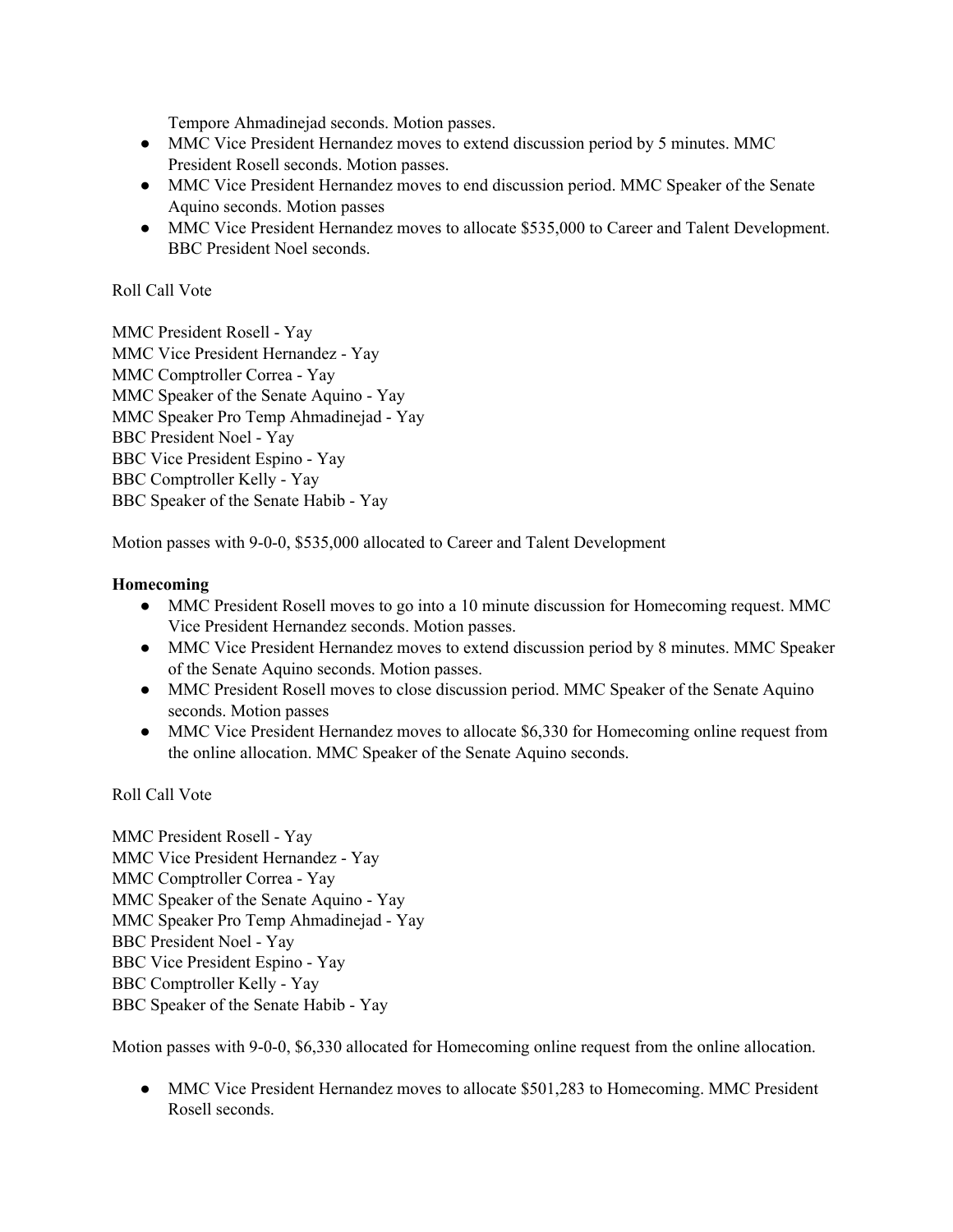Roll Call Vote

MMC President Rosell - Yay MMC Vice President Hernandez - Yay MMC Comptroller Correa - Yay MMC Speaker of the Senate Aquino - Yay MMC Speaker Pro Temp Ahmadinejad - Yay BBC President Noel - Yay BBC Vice President Espino - Yay BBC Comptroller Kelly - Yay BBC Speaker of the Senate Habib - Yay

Motion passes with 9-0-0, \$501,283 allocated to Homecoming.

• MMC Speaker Pro Tempore Ahmadinejad moves to go to a 7 minute recess. BBC President Noel seconds. Motion passes.

## **Convocation**

- MMC Speaker of the Senate Aquino moves to go into discussion for 5 minutes on Convocation. MMC Speaker Pro Tempore Ahmadinejad seconds. Motion passes.
- MMC Speaker of the Senate Aquino moves to close discussion period. BBC President Noel seconds. Motion passes.
- MMC Speaker Pro Tempore Ahmadinejad moves to allocate \$52,000 based on the proposal for convocation. MMC President Rosell seconds.

## Roll Call Vote

MMC President Rosell - Yay MMC Vice President Hernandez - Yay MMC Comptroller Correa - Yay MMC Speaker of the Senate Aquino - Yay MMC Speaker Pro Temp Ahmadinejad - Yay BBC President Noel - Yay BBC Vice President Espino - Yay BBC Comptroller Kelly - Yay BBC Speaker of the Senate Habib - Yay

Motion passes 9-0-0, \$52,000 allocated to Convocation

## **FIU Online**

- MMC Vice President Hernandez moves to go into a 10 minute discussion on FIU Online. MMC Speaker of the Senate Aquino seconds. Motion passes.
- MMC Vice President Hernandez moves to extend discussion period by 6 minutes. MMC Speaker Pro Tempore Ahmadinejad seconds. Motion passes.
- MMC President Rosell moves to extend discussion period by 10 minutes. MMC Vice President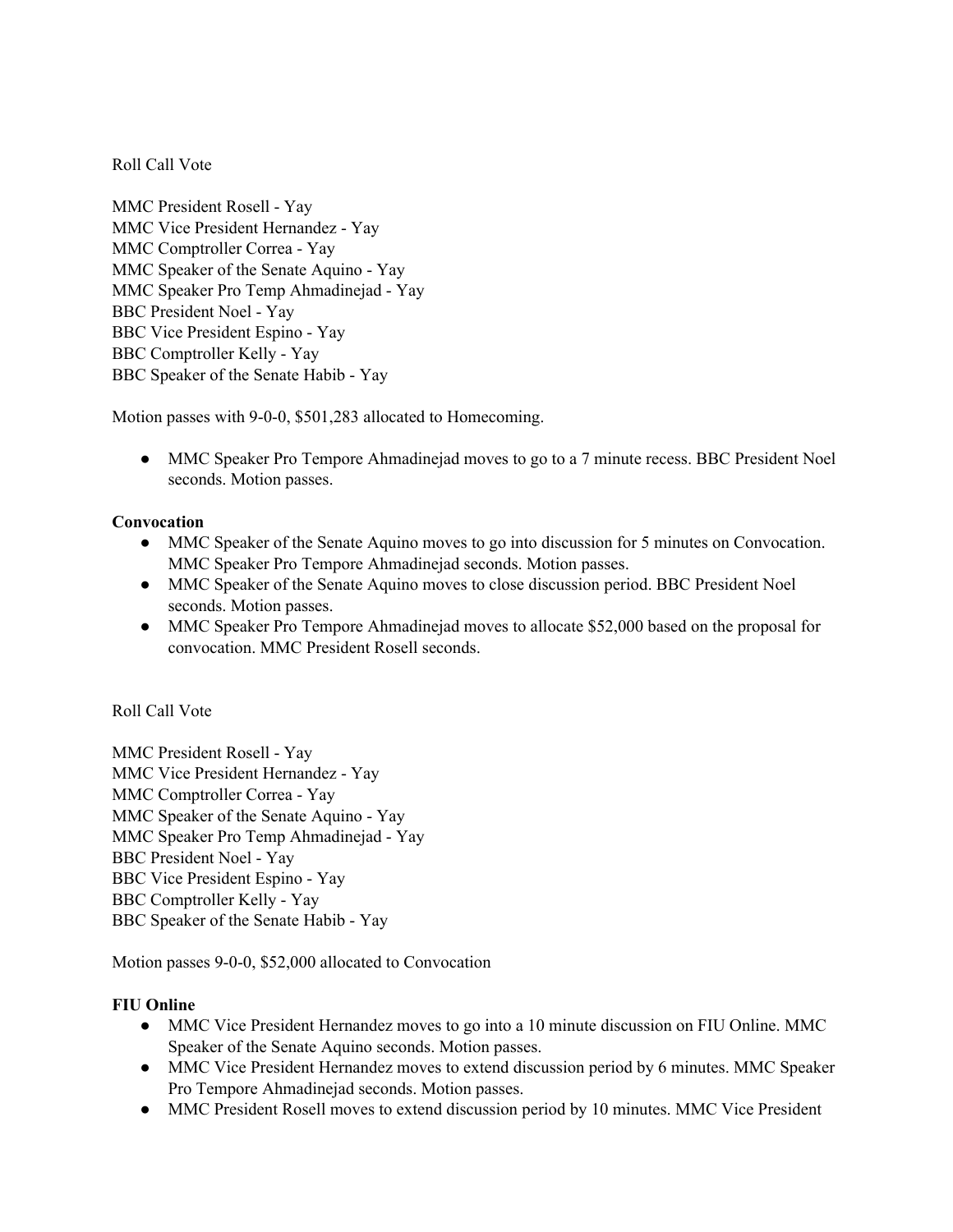Hernandez seconds. Motion passes.

• MMC Speaker Pro Tempore Ahmadinejad moves to close discussion and table until later in the day. MMC Speaker of the Senate Aquino seconds. Motion passes.

#### **Student Ambassadors**

- MMC President Rosell moves to go into a 10 minute discussion on Student Ambassadors. MMC Vice President Hernandez seconds. Motion passes.
- MMC Vice President Hernandez yields time for Student Ambassadors representatives.
- MMC Vice President Hernandez moves to end discussion period. BBC President Noel seconds. Motion passes.
- MMC Vice President Hernandez moves to allocate \$34,000 to Student Ambassadors. BBC President Noel seconds.

Roll Call Vote

MMC President Rosell - Yay MMC Vice President Hernandez - Yay MMC Comptroller Correa - Yay MMC Speaker of the Senate Aquino - Abstain, Current student ambassador and beneficiary MMC Speaker Pro Temp Ahmadinejad - Yay BBC President Noel - Yay BBC Vice President Espino - Yay BBC Comptroller Kelly - Yay BBC Speaker of the Senate Habib - Yay

Motion passes with 8-0-1, \$34,000 allocated to Student Ambassadors

## **Engagement Platform**

- MMC Speaker Pro Tempore Ahmadinejad moves to go into a 3 minute discussion on Engagement Platform. MMC Speaker of the Senate Aquino seconds. Motion passes.
- MMC Vice President Hernandez moves to end discussion period. BBC President Noel seconds. Motion passes.
- MMC Vice President Hernandez moves to allocate \$57,920 to Engagement Platform. BBC President Noel seconds.

#### Roll Call Vote

MMC President Rosell - Yay MMC Vice President Hernandez - Yay MMC Comptroller Correa - Yay MMC Speaker of the Senate Aquino - Yay MMC Speaker Pro Temp Ahmadinejad - Yay BBC President Noel - Yay BBC Vice President Espino - Yay BBC Comptroller Kelly - Yay BBC Speaker of the Senate Habib - Yay

Motion passes with 9-0-0. \$57,920 allocated to Engagement Platform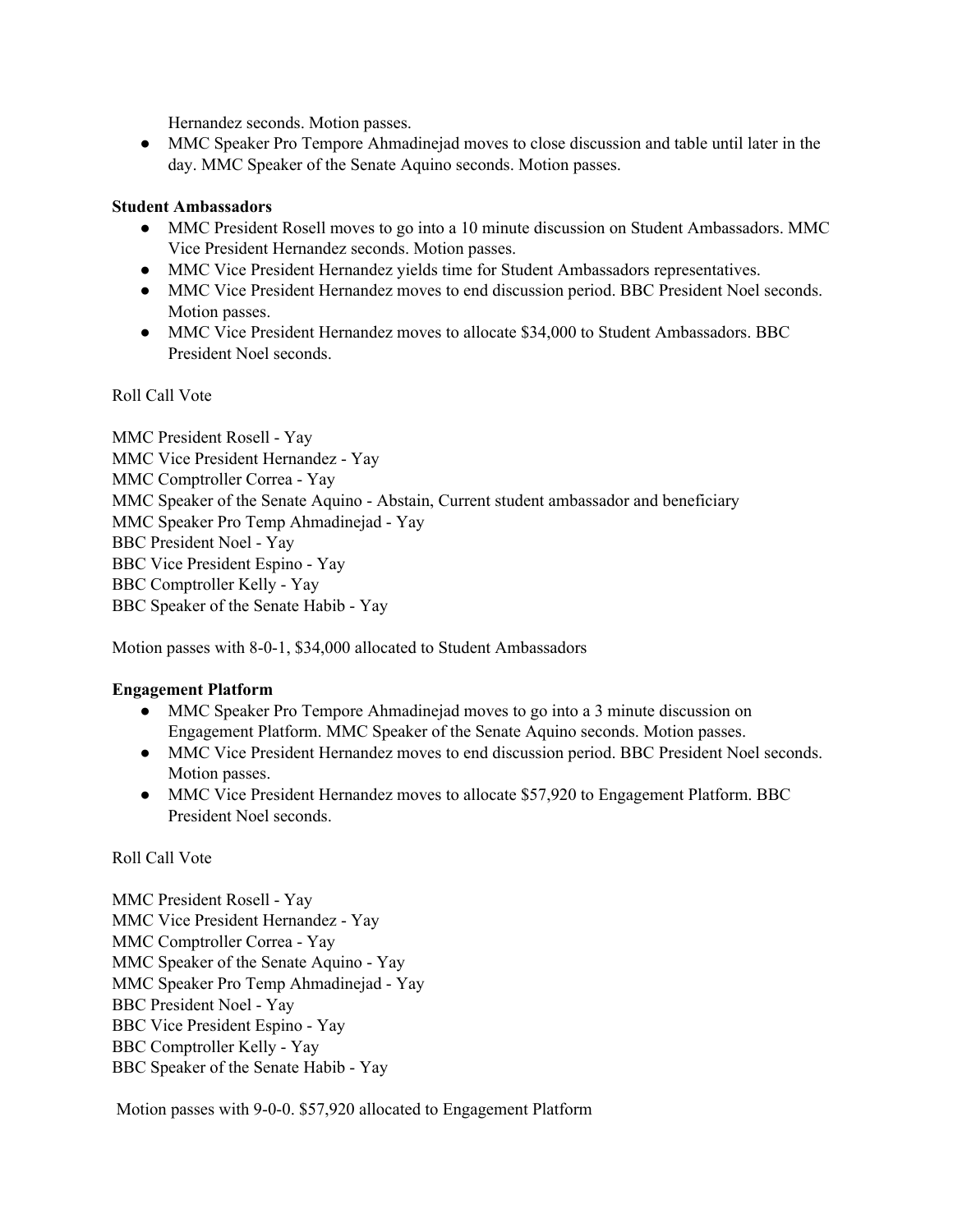### **Center for Leadership and Services**

- MMC Speaker Pro Tempore Ahmadinejad moves to go into a 2 minute discussion for the proposed request for Center for Leadership and Services. MMC President Rosell seconds. Motion passes.
- MMC Speaker of the Senate Aquino moves to extend discussion period by 10 minutes. MMC President Rosell seconds. Motion passes.
- MMC Vice President Hernandez moves to end discussion period. MMC Speaker Pro Tempore Ahmadinejad seconds. Motion passes.
- MMC Vice President Hernandez moves to table the conversation for CLS special allocation. BBC President Noel seconds. Motion passes.
- MMC Speaker Pro Tempore Ahmadinejad moves to go for a 10 minute recess. MMC President Rosell seconds. Motion passes.

## **FIU Online (Continued)**

- MMC Speaker Pro Tempore Ahmadinejad moves to go into 5 minute discussion for FIU Online. MMC Speaker of the Senate Aquino seconds. Motion passes.
- MMC Speaker Pro Tempore Ahmadinejad moves to close discussion period. MMC Speaker of the Senate Aquino seconds. Motion passes.
- MMC Speaker Pro Tempore Ahmadinejad moves to allocate \$145,000 based on the proposed budget proposal for FIU Online. BBC President Noel seconds.

#### Roll Call Vote

MMC President Rosell - Yay MMC Vice President Hernandez - Invalid vote; not present for discussion MMC Comptroller Correa - Yay MMC Speaker of the Senate Aquino - Yay MMC Speaker Pro Temp Ahmadinejad - Yay BBC President Noel - Yay BBC Vice President Espino - Yay BBC Comptroller Kelly - Yay BBC Speaker of the Senate Habib - Yay

Motion passes with 8-0-0, \$145,000 allocated to FIU Online

## **FIU in DC**

- BBC President Noel moves to go into a 30 second discussion. MMC Speaker Pro Tempore Ahmadinejad seconds. Motion passes.
- MMC Speaker of the Senate Aquino moves to close discussion period. MMC Speaker Pro Tempore Ahmadinejad seconds. Motion passes.
- BBC Comptroller Kelly moves to allocate \$36,187 to FIU in DC. BBC President Noel seconds.

Roll Call Vote

MMC President Rosell - Yay MMC Vice President Hernandez - Yay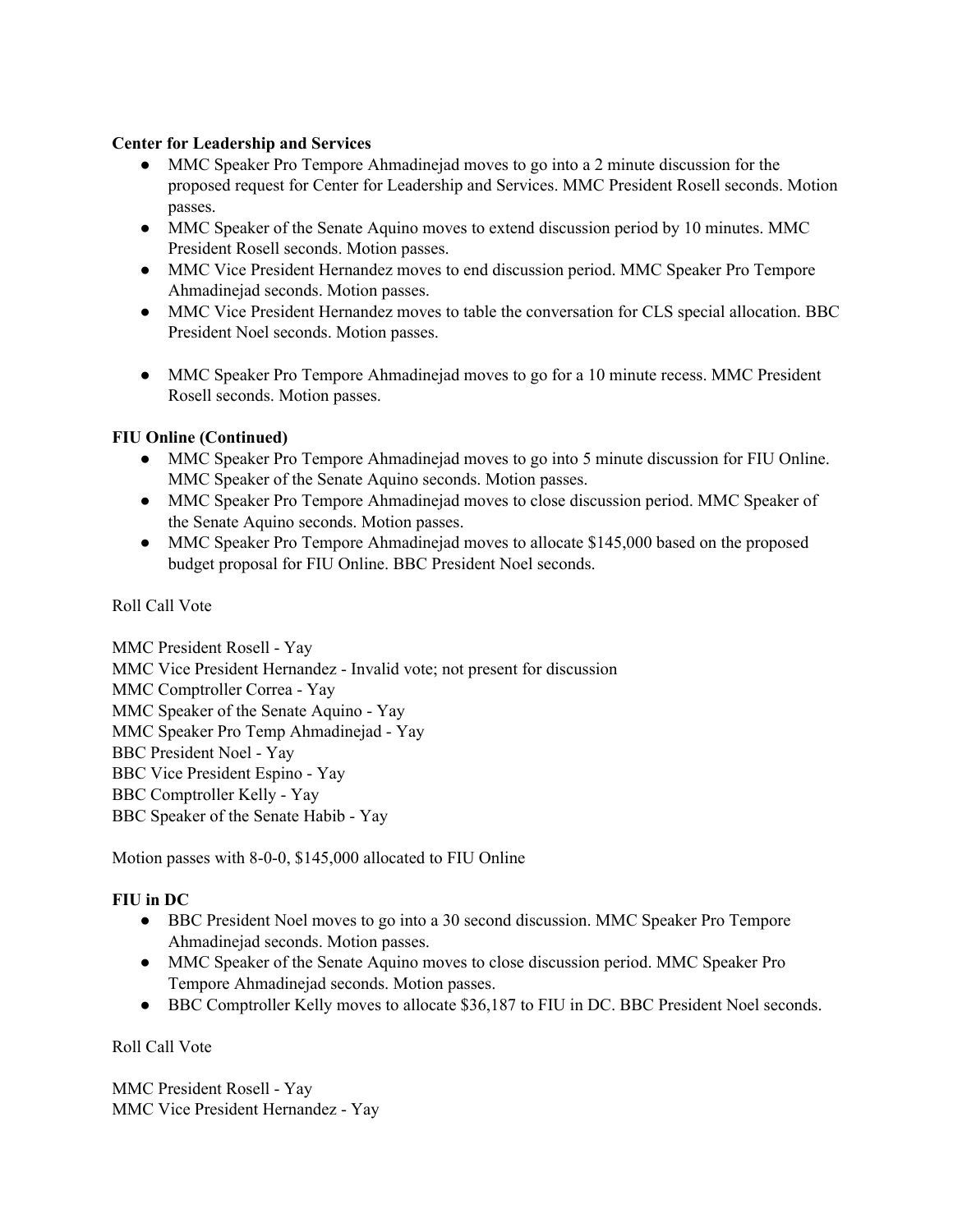MMC Comptroller Correa - Yay MMC Speaker of the Senate Aquino - Yay MMC Speaker Pro Temp Ahmadinejad - Yay BBC President Noel - Yay BBC Vice President Espino - Yay BBC Comptroller Kelly - Yay BBC Speaker of the Senate Habib - Yay

Motion passes with 9-0-0, \$36,187 allocated to FIU in DC

# **Student Tailgate**

- MMC Speaker of the Senate Aquino moves to go into a 10 minute discussion for Student Tailgate. MMC Speaker Pro Tempore Ahmadinejad seconds. Motion passes.
- BBC President Noel moves to extend discussion period by 10 minutes. MMC Vice President Hernandez seconds. Motion passes.
- MMC Vice President Hernandez moves to end discussion period. MMC Speaker Pro Tempore Ahmadinejad seconds. Motion passes.
- BBC President Noel moves to allocate \$15,000 to Student Tailgate. MMC President Rosell seconds.

Roll Call Vote

MMC President Rosell - Yay MMC Vice President Hernandez - Yay MMC Comptroller Correa - Yay MMC Speaker of the Senate Aquino - Yay MMC Speaker Pro Temp Ahmadinejad - Yay BBC President Noel - Yay BBC Vice President Espino - Yay BBC Comptroller Kelly - Yay BBC Speaker of the Senate Habib - Yay

Motion passes with 9-0-0, \$15,000 allocated to Student Tailgate

## **CLS - Alternative Breaks, Relay for Life and Roarthon**

- MMC Vice President Hernandez moves to go into a 10 minute discussion for CLS programing that includes Alternative Breaks, Relay for Life and Roarthon. BBC President Noel seconds. Motion passes.
- MMC Vice President Hernandez moves to end discussion period. MMC President Rosell seconds. Motion passes.
- MMC Vice President Hernandez moves to allocate \$92,589 to CLS programming which includes Alternative Breaks, Relay for Life and Roarthon. MMC President Rosell seconds.

Roll Call Vote

MMC President Rosell - Yay MMC Vice President Hernandez - Yay MMC Comptroller Correa - Yay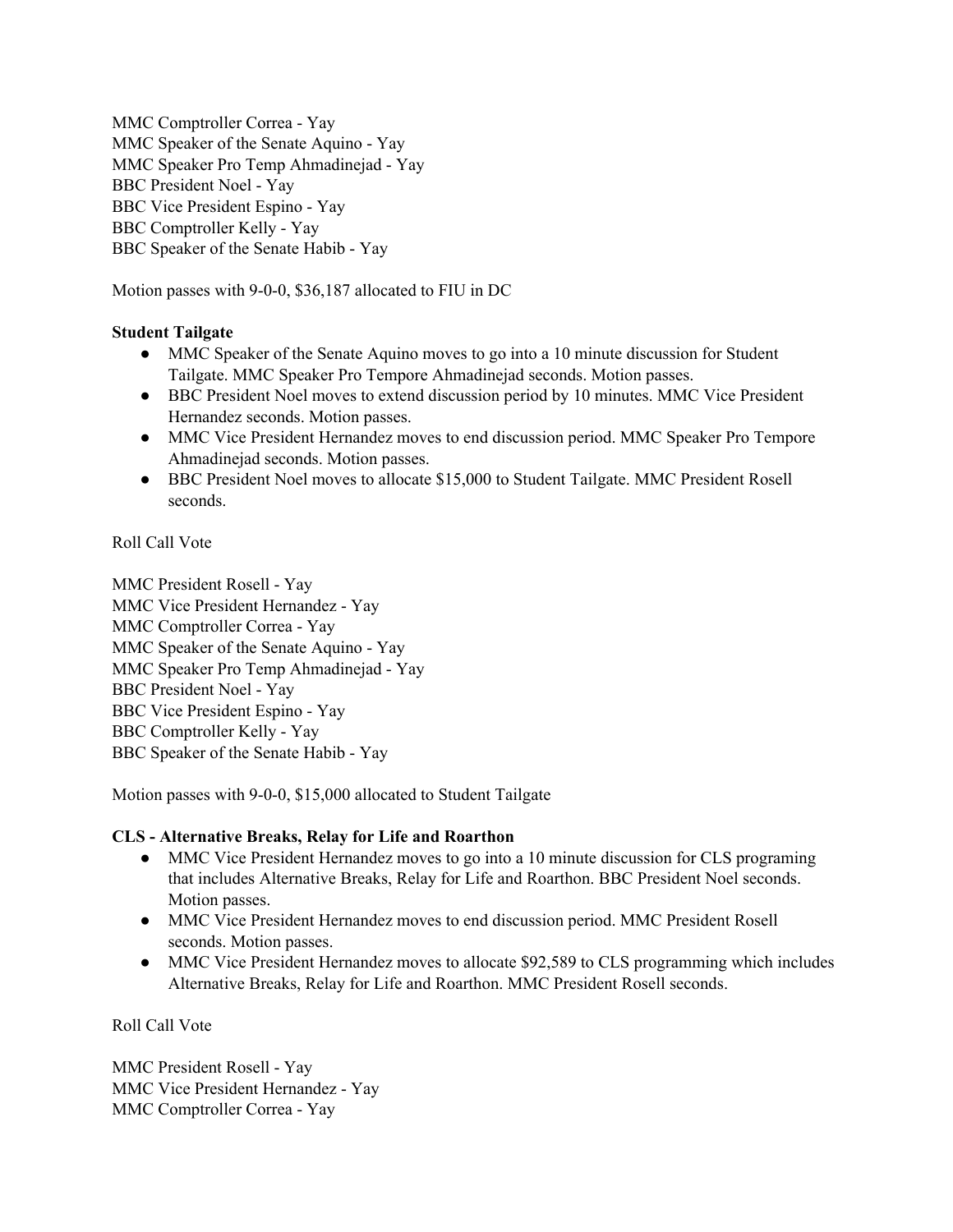MMC Speaker of the Senate Aquino - Yay MMC Speaker Pro Temp Ahmadinejad - Yay BBC President Noel - Yay BBC Vice President Espino - Abstain BBC Comptroller Kelly - Yay BBC Speaker of the Senate Habib - Yay

Motion passes with 8-0-1, \$92,589 allocated to CLS programming which includes Alternative Breaks, Relay for Life and Roarthon

## **Outstanding Student Life Awards**

- MMC Speaker Pro Tempore Ahmadinejad moves to go into a 5 minute discussion for the Outstanding Student Life Award. MMC President Rosell seconds. Motion passes.
- MMC Vice President Hernandez moves to end discussion period. MMC Speaker of the Senate Aquino seconds. Motion passes.
- MMC Vice President Hernandez moves to allocate \$18,885 to the Outstanding Student Life Awards. MMC Speaker of the Senate Aquino seconds.

# Roll Call Vote

MMC President Rosell - Yay MMC Vice President Hernandez - Yay MMC Comptroller Correa - Yay MMC Speaker of the Senate Aquino - Yay MMC Speaker Pro Temp Ahmadinejad - Yay BBC President Noel - Abstain BBC Vice President Espino - Yay BBC Comptroller Kelly - Yay BBC Speaker of the Senate Habib - Yay

Motion passes with 9-0-0, \$18,885 allocated to the Outstanding Student Life Awards

## **Student Affairs Graduate Association**

- MMC Speaker Pro Tempore Ahmadinejad moves to go into a 5 minute discussion on the proposed budget proposal for Student Affairs Graduate Association. MMC Speaker of the Senate Aquino seconds. Motion passes.
- MMC Speaker of the Senate Aquino moves to end discussion period. BBC Speaker of the Senate Habib seconds. Motion passes.
- MMC Speaker of the Senate Aquino moves to allocate \$2,110 to Student Affairs Graduate Association online request. MMC Vice President Hernandez seconds.

## Roll Call Vote

MMC President Rosell - Yay MMC Vice President Hernandez - Yay MMC Comptroller Correa - Yay MMC Speaker of the Senate Aquino - Yay MMC Speaker Pro Temp Ahmadinejad - Yay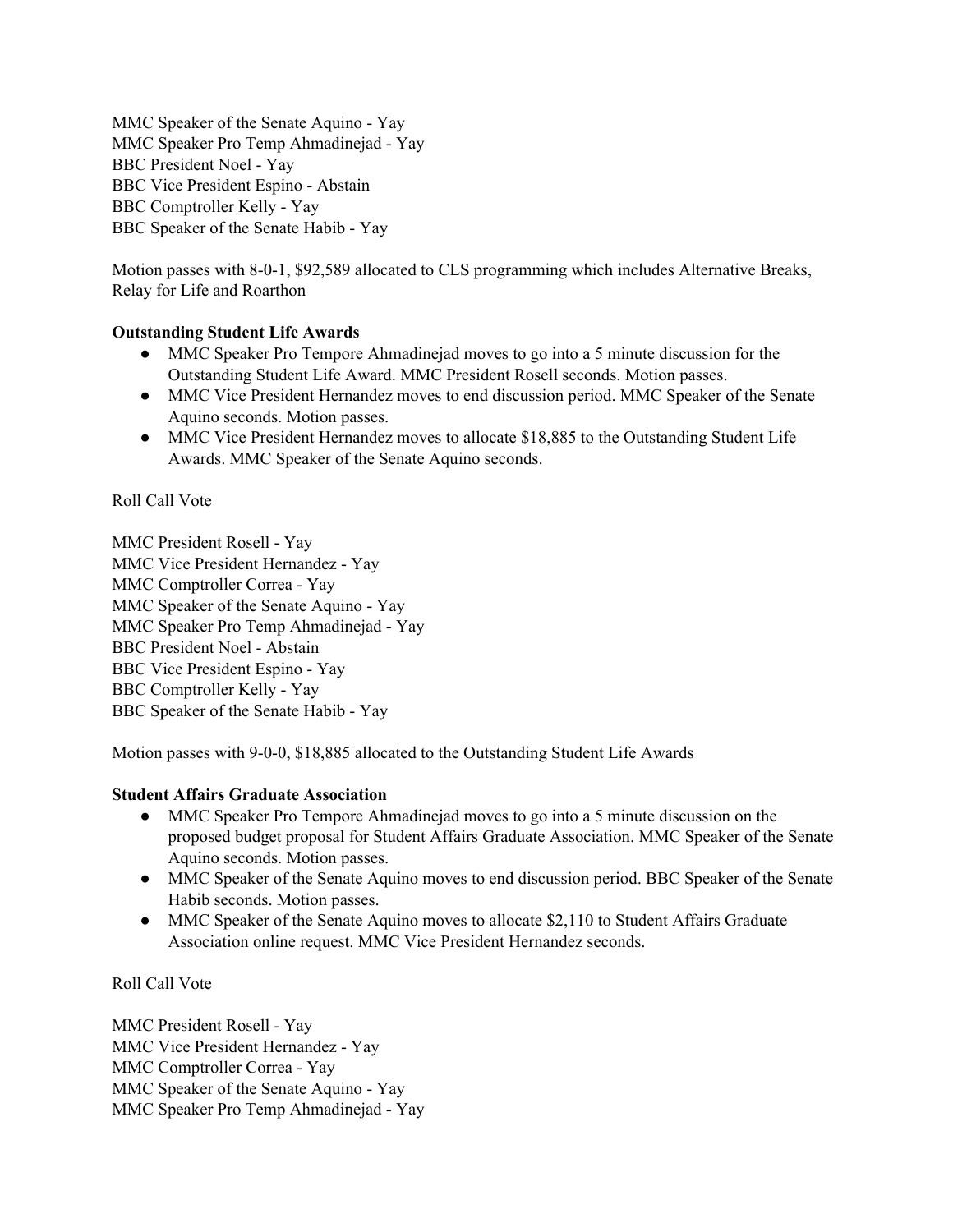BBC President Noel - Yay BBC Vice President Espino - Yay BBC Comptroller Kelly - Yay BBC Speaker of the Senate Habib - Yay

Motion passes with 9-0-0, \$2,110 allocated to Student Affairs Graduate Association online request

• MMC Speaker of the Senate Aquino moves to allocate \$5,157 towards Student Affairs Graduate Association. MMC President Rosell seconds.

### Roll Call Vote

MMC President Rosell - Yay MMC Vice President Hernandez - Yay MMC Comptroller Correa - Yay MMC Speaker of the Senate Aquino - Yay MMC Speaker Pro Temp Ahmadinejad - Yay BBC President Noel - Yay BBC Vice President Espino - Yay BBC Comptroller Kelly - Yay BBC Speaker of the Senate Habib - Yay

Motion passes with 9-0-0, \$5,157 allocated towards Student Affairs Graduate Association

#### **Veterans and Military Affairs**

- MMC President Rosell moves to go into a 10 minute discussion on Veterans and Military Affairs. MMC Speaker of the Senate Aquino seconds. Motion passes.
- MMC Vice President Hernandez moves to end discussion period. MMC Speaker of the Senate Aquino seconds. Motion passes.
- MMC President Rosell moves to allocate \$35,606 to Veterans and Military Affairs. MMC Speaker of the Senate Aquino seconds.

Roll Call Vote

MMC President Rosell - Yay MMC Vice President Hernandez - Yay MMC Comptroller Correa - Yay MMC Speaker of the Senate Aquino - Yay MMC Speaker Pro Temp Ahmadinejad - Yay BBC President Noel - Yay BBC Vice President Espino - Yay BBC Comptroller Kelly - Yay BBC Speaker of the Senate Habib - Yay

Motion passes with 9-0-0, \$35,606 allocated to Veterans and Military Affairs

• MMC President Rosell moves to go for a 20 minute recess. MMC Speaker of the Senate Aquino seconds. Motion passes.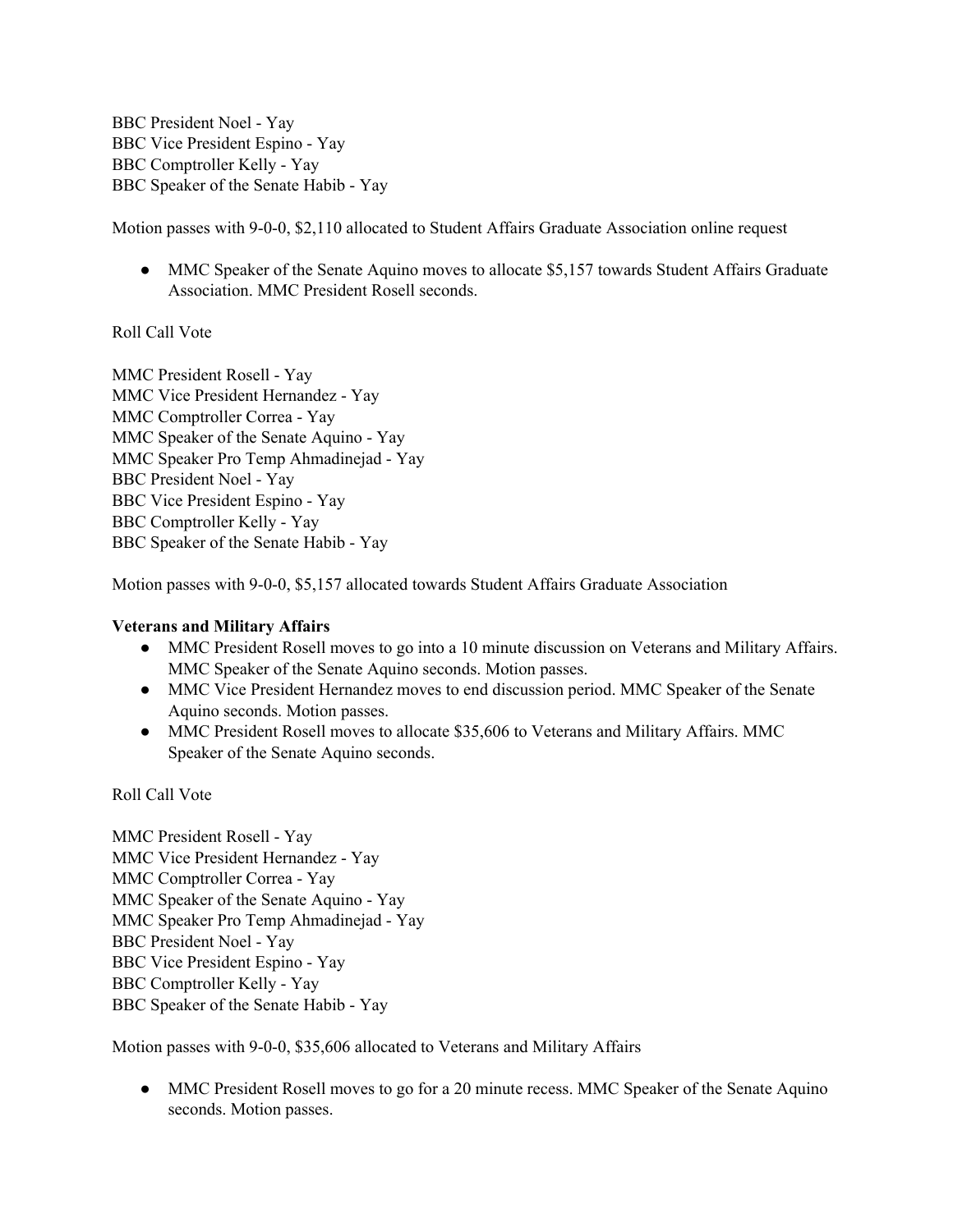### **Student Conduct and Conflict Resolution**

- MMC Vice President Hernandez moves to go into a 5 minute discussion for Student Conduct and Conflict Resolution. MMC Speaker of the Senate Aquino seconds. Motion passes.
- MMC President Rosell moves to close discussion period. BBC President Noel seconds. Motion passes.
- MMC Speaker of the Senate Aquino moves to allocate \$16,367 to Student Conduct and Conflict Resolution. BBC Comptroller Kelly seconds.

## Roll Call Vote

MMC President Rosell - Yay MMC Vice President Hernandez - Invalid; no present for discussion MMC Comptroller Correa - Yay MMC Speaker of the Senate Aquino - Yay MMC Speaker Pro Temp Ahmadinejad - Yay BBC President Noel - Yay BBC Vice President Espino - Yay BBC Comptroller Kelly - Yay BBC Speaker of the Senate Habib - Yay

Motion passes with 8-0-0, \$16,367 allocated to Student Conduct and Conflict Resolution

### **Multicultural Programs and Services and LGBTQA**

- MMC Speaker Pro Tempore Ahmadinejad moves to go into a 10 minute discussion on the requested budget for LGBTQA and MPAS. BBC President Noel seconds. Motion passes.
- BBC President Noel moves to end discussion period. MMC Speaker Pro Tempore Ahmadinejad seconds. Motion passes.
- MMC Vice President Hernandez moves to allocate \$123,108 for both MPAS and LGBTQA Initiatives. MMC Speaker Pro Tempore Ahmadinejad seconds

Roll Call Vote

MMC President Rosell - Yay MMC Vice President Hernandez - Yay MMC Comptroller Correa - Yay MMC Speaker of the Senate Aquino - Yay MMC Speaker Pro Temp Ahmadinejad - Yay BBC President Noel - Yay BBC Vice President Espino - Yay BBC Comptroller Kelly - Yay BBC Speaker of the Senate Habib - Yay

Motion passes with 9-0-0, \$123,108 allocated for both MPAS and LGBTQA Initiatives

#### **Student Media**

● MMC Vice President Hernandez moves to go into a 15 minute discussion on Student Media. BBC President Noel seconds. Motion passes.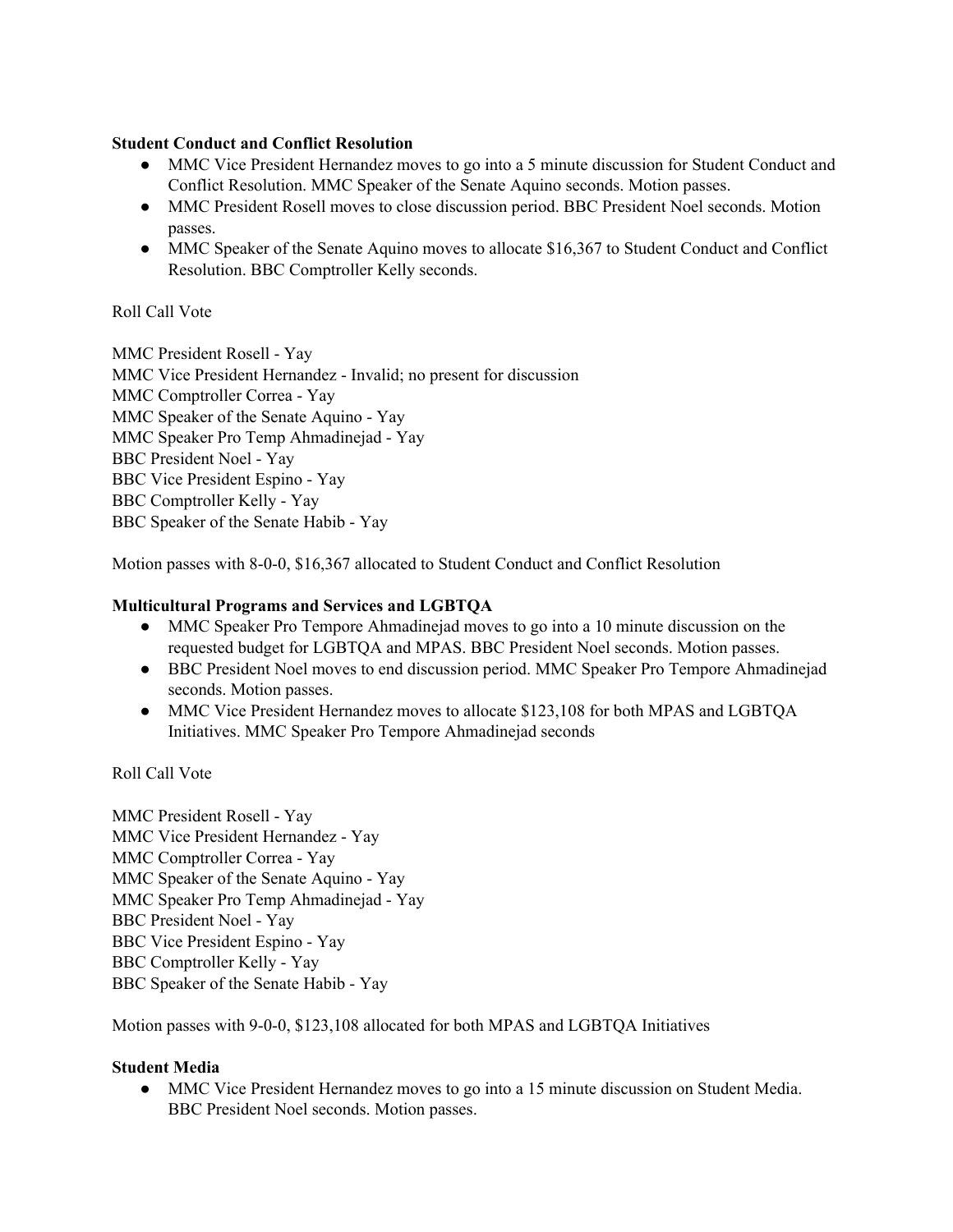- BBC President Noel moves to end discussion period. BBC Comptroller Kelly seconds. Motion passes.
- BBC President Noel moves to go into a 5 minute recess. BBC Comptroller Kelly seconds. Motion passes.
- MMC Vice President Hernandez moves to go into a 10 minute discussion period. MMC Speaker of the Senate Aquino seconds. Motion passes.
- MMC Vice President Hernandez moves to end discussion period. BBC President Noel seconds. Motion passes.
- MMC Vice President Hernandez moves to allocate \$280,000 to Student Media. MMC Speaker Pro Tempore Ahmadinejad seconds.

Roll Call Vote

MMC President Rosell - Nay MMC Vice President Hernandez - Yay MMC Comptroller Correa - Yay MMC Speaker of the Senate Aquino - Yay MMC Speaker Pro Temp Ahmadinejad - Yay BBC President Noel - Nay BBC Vice President Espino - Nay BBC Comptroller Kelly - Nay BBC Speaker of the Senate Habib - Nay

Motion fails with 4-5-0

● BBC President Noel moves to allocate \$265,000 to Student Media. MMC Speaker Pro Tempore Ahmadinejad seconds.

Roll Call Vote

MMC President Rosell - Nay MMC Vice President Hernandez - Yay MMC Comptroller Correa - Yay MMC Speaker of the Senate Aquino - Nay MMC Speaker Pro Temp Ahmadinejad - Yay BBC President Noel - Yay BBC Vice President Espino - Yay BBC Comptroller Kelly - Yay BBC Speaker of the Senate Habib - Yay

Motion passes with 7-2-0, \$265,000 allocated to Student Media.

Point of personal Privilege for MMC Vice President Hernandez at 1:25PM; Returned at 1:28PM

#### **Orientation and Family Programs**

• MMC Speaker Pro Tempore Ahmadinejad moves to go into a 10 minute discussion for the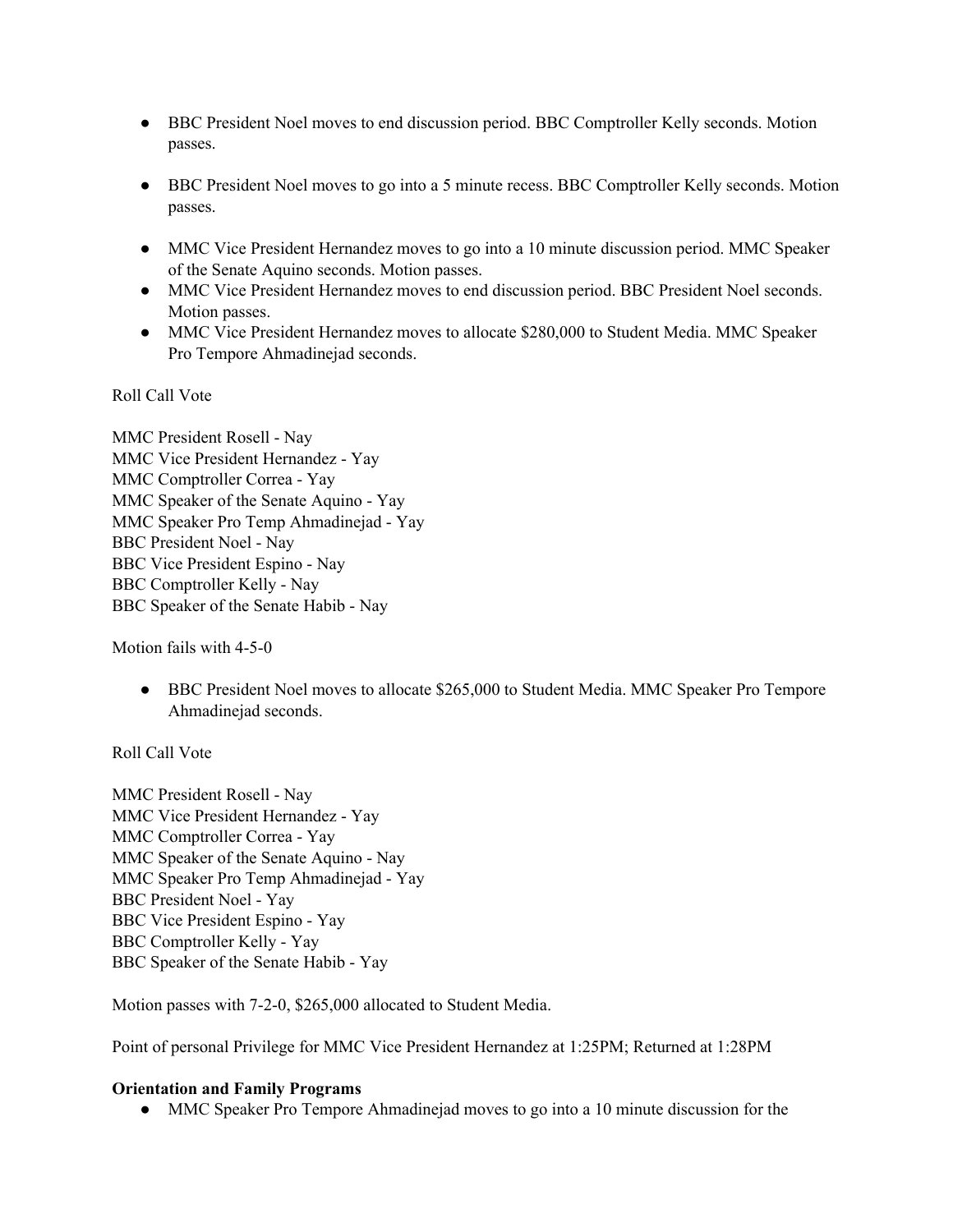requested budget by Orientation and Family Program. MMC Speaker of the Senate Aquino seconds. Motion passes.

- MMC Vice President Hernandez moves to end discussion period. MMC Speaker of the Senate Aquino seconds. Motion passes.
- MMC Vice President Hernandez moves to allocate \$32,816 to the Orientation and Family Program online request from the online revenue. MMC Speaker of the Senate Aquino seconds.

## Roll Call Vote

MMC President Rosell - Yay MMC Vice President Hernandez - Yay MMC Comptroller Correa - Yay MMC Speaker of the Senate Aquino - Yay MMC Speaker Pro Temp Ahmadinejad - Yay BBC President Noel - Yay BBC Vice President Espino - Yay BBC Comptroller Kelly - Yay BBC Speaker of the Senate Habib - Yay

Motion passes with 9-0-0, \$32,816 allocated to the Orientation and Family Program online request from the online revenue

• MMC Speaker of the Senate Aquino moves to allocate \$200,000 to Orientation and Family Program. BBC President Noel seconds.

Roll Call Vote

MMC President Rosell - Yay MMC Vice President Hernandez - Yay MMC Comptroller Correa - Yay MMC Speaker of the Senate Aquino - Yay MMC Speaker Pro Temp Ahmadinejad - Yay BBC President Noel - Yay BBC Vice President Espino - Yay BBC Comptroller Kelly - Yay BBC Speaker of the Senate Habib - Yay

Motion passes with 9-0-0, \$200,000 allocated to Orientation and Family Program.

## **IT and Finance**

- MMC Speaker Pro Tempore Ahmadinejad moves to go into a 10 minute discussion for IT and Finance. MMC Speaker of the Senate Aquino seconds. Motion passes.
- MMC President Rosell moves to close discussion period. MMC Speaker of the Senate Aquino seconds. Motion passes.
- MMC Speaker Pro Tempore Ahmadinejad moves to allocate \$112,893 for the combined proposal of IT and Finance. BBC Vice President Espino seconds.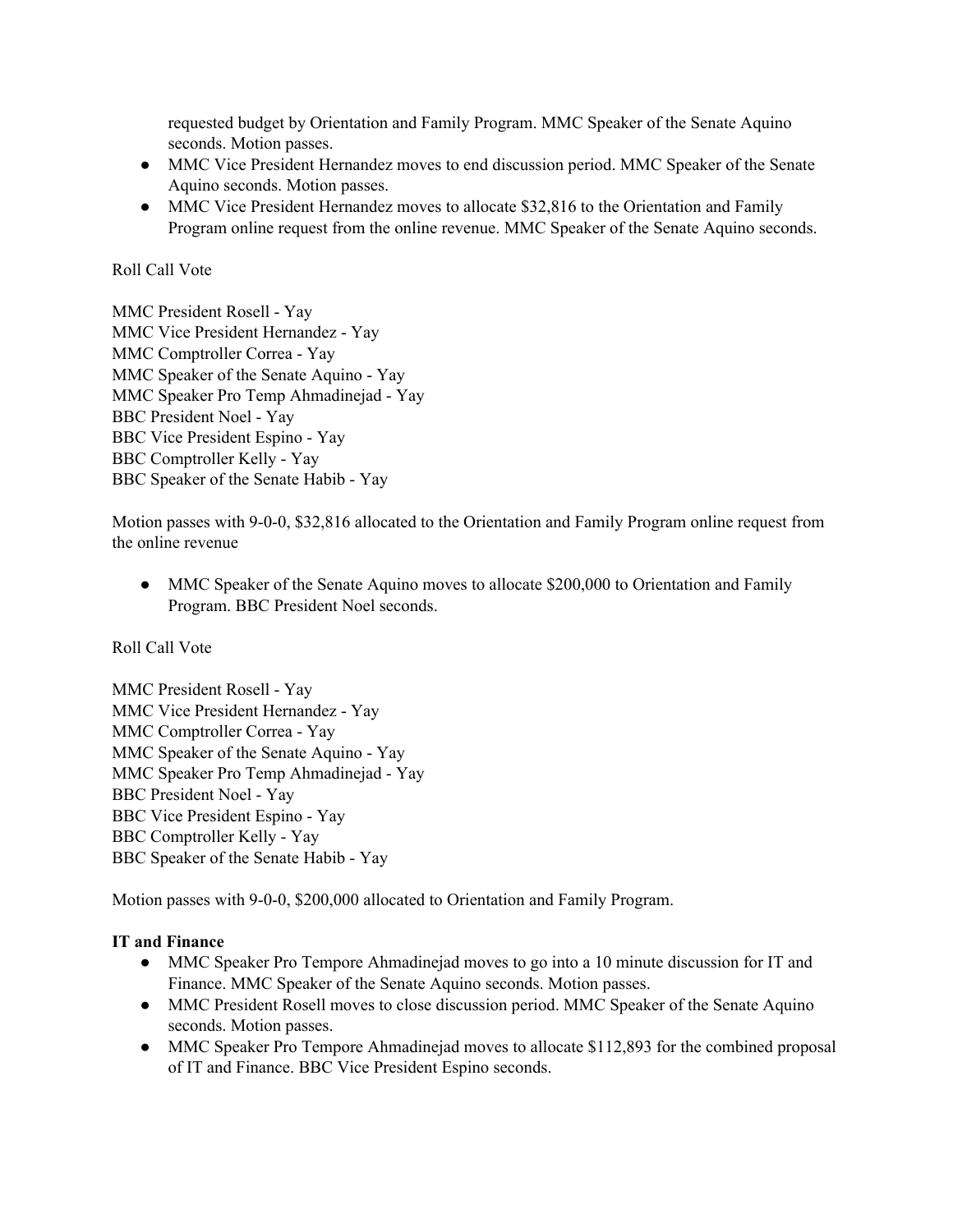Roll Call Vote

MMC President Rosell - Yay MMC Vice President Hernandez - Yay MMC Comptroller Correa - Yay MMC Speaker of the Senate Aquino - Yay MMC Speaker Pro Temp Ahmadinejad - Yay BBC President Noel - Yay BBC Vice President Espino - Yay BBC Comptroller Kelly - Yay BBC Speaker of the Senate Habib - Yay

Motion passes with 9-0-0, \$112,893 allocated for the combined proposal of IT and Finance.

## **AVP - IT Online**

- MMC Speaker of the Senate Aquino moves to go into a 5 minute discussion for AVP IT Online. MMC Speaker Pro Tempore Ahmadinejad seconds. Motion passes.
- MMC Speaker Pro Tempore Ahmadinejad moves to close discussion period. BBC President Noel seconds. Motion passes.
- MMC Speaker Pro Tempore Ahmadinejad moves to allocate \$0 to AVP IT Online request. BBC President Noel seconds.

Roll Call Vote

MMC President Rosell - Yay MMC Vice President Hernandez - Yay MMC Comptroller Correa - Yay MMC Speaker of the Senate Aquino - Yay MMC Speaker Pro Temp Ahmadinejad - Yay BBC President Noel - Yay BBC Vice President Espino - Yay BBC Comptroller Kelly - Yay BBC Speaker of the Senate Habib - Yay

Motion passes with 9-0-0, \$0 allocated to AVP - IT Online.

## **AVP - Online Student Outreach**

- MMC Speaker Pro Tempore Ahmadinejad moves to go into a 5 minute discussion on AVP-Online Student Outreach request. MMC Speaker of the Senate Aquino seconds. Motion passes.
- BBC President Noel moves to end discussion period. MMC Vice President Hernandez seconds. Motion passes.
- MMC Speaker Pro Tempore Ahmadinejad moves to allocate \$0 AVP Online Student Outreach. BBC Vice President Espino seconds

Roll Call Vote

MMC President Rosell - Yay MMC Vice President Hernandez - Yay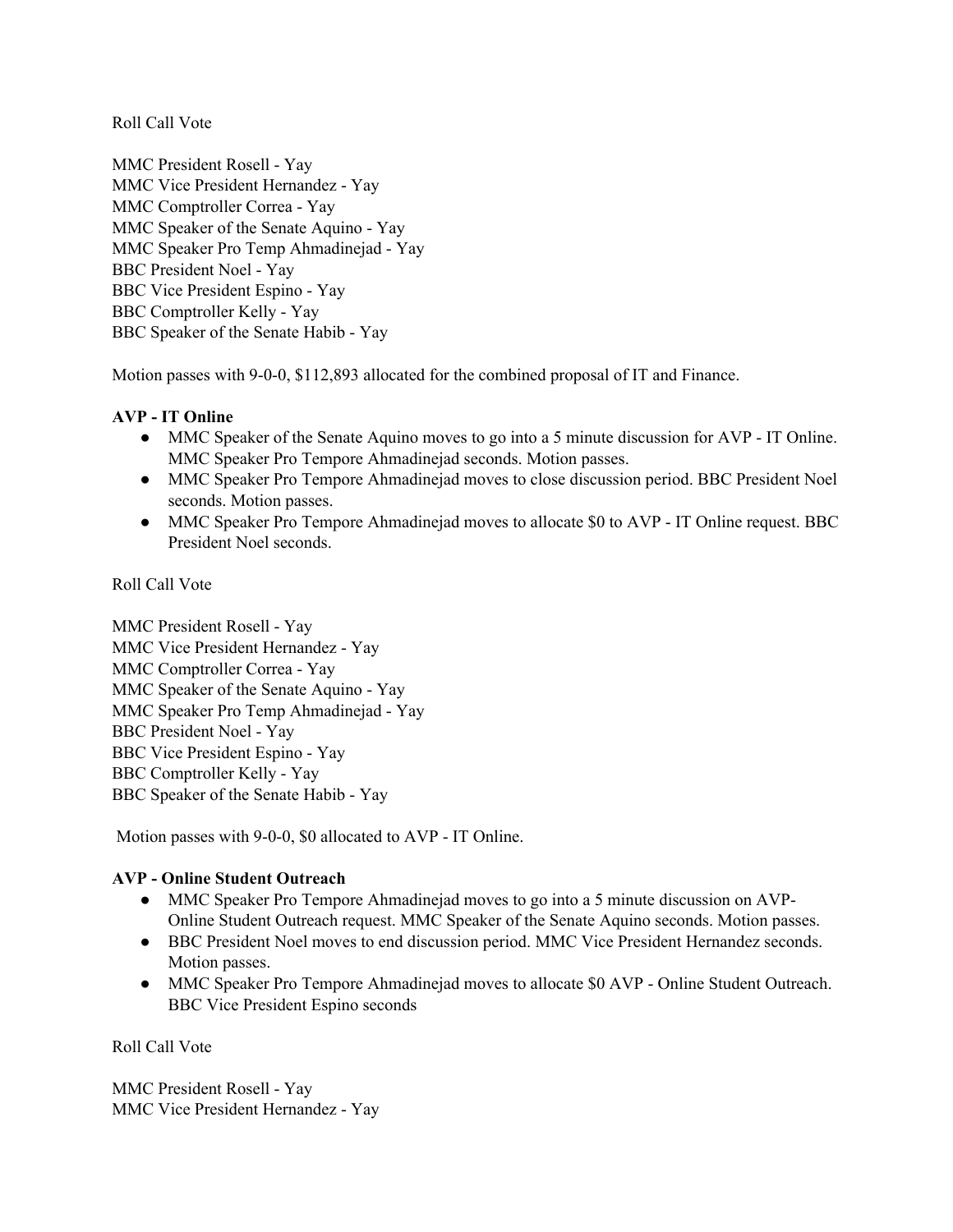MMC Comptroller Correa - Yay MMC Speaker of the Senate Aquino - Yay MMC Speaker Pro Temp Ahmadinejad - Yay BBC President Noel - Yay BBC Vice President Espino - Yay BBC Comptroller Kelly - Yay BBC Speaker of the Senate Habib - Yay

Motion passes with 9-0-0, \$0 allocated to AVP - Online Student Outreach.

## **Graham Center and Wolfe University Center**

- MMC Vice President Hernandez moves to go into a 10 minutes on Wolfe University Center. MMC Speaker of the Senate Aquino seconds. Motion passes.
- BBC Speaker of the Senate Habib move to amend MMC Vice President Hernandez motion to have a 10 minute discussion on both Graham Center and Wolfe University Center. MMC Vice President Hernandez accepts.
- MMC President Rosell moves to close discussion period. BBC President Noel seconds. Motion passes.
- MMC Vice President Hernandez moves to allocate \$0 to Wolfe University Center special allocations. MMC President Rosell seconds.

Roll Call Vote

MMC President Rosell - Yay MMC Vice President Hernandez - Yay MMC Comptroller Correa - Yay MMC Speaker of the Senate Aquino - Yay MMC Speaker Pro Temp Ahmadinejad - Yay BBC President Noel - Yay BBC Vice President Espino - Yay BBC Comptroller Kelly - Yay BBC Speaker of the Senate Habib - Abstain, I work there

Motion passes with 8-0-1, \$0 allocated to Wolfe University Center special allocations.

• BBC Comptroller Kelly moves to allocate \$0 to Graham Center special request. BBC Vice President Espino seconds.

## Roll Call Vote

MMC President Rosell - Yay MMC Vice President Hernandez - Yay MMC Comptroller Correa - Yay MMC Speaker of the Senate Aquino - Yay MMC Speaker Pro Temp Ahmadinejad - Yay BBC President Noel - Yay BBC Vice President Espino - Yay BBC Comptroller Kelly - Yay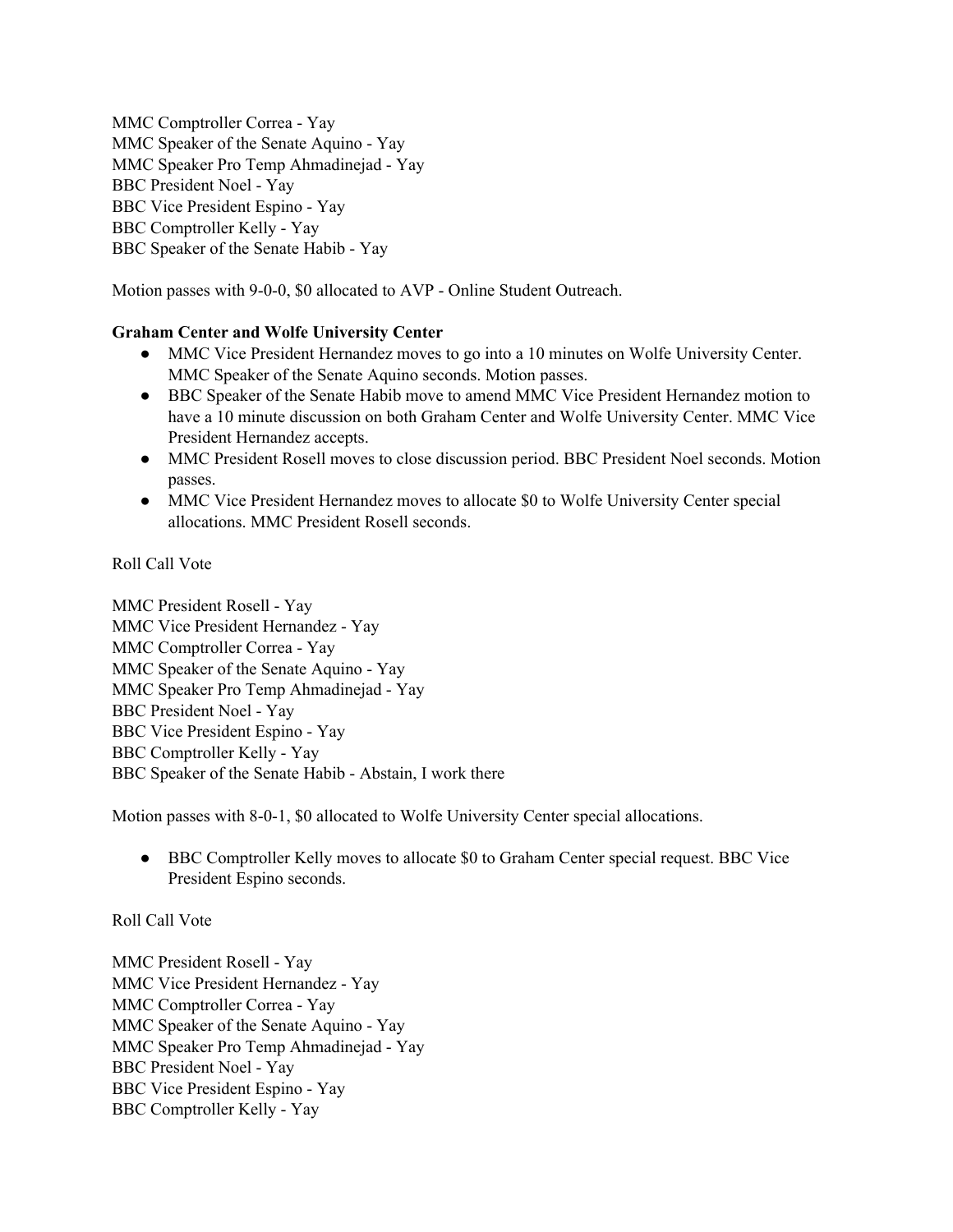BBC Speaker of the Senate Habib - Yay

Motion passes with 9-0-0, \$0 allocated to Graham Center special request.

### **Wellness and Recreation Services MMC**

- MMC Vice President Hernandez moves to go into a 5 minutes discussion on the Wellness and Recreation Services MMC. BBC President Noel seconds. Motion passes.
- BBC President Noel moves to allocate \$0 to the Wellness and Recreation Services special request. MMC President Rosell seconds.

## Roll Call Vote

MMC President Rosell - Yay MMC Vice President Hernandez - Yay MMC Comptroller Correa - Yay MMC Speaker of the Senate Aquino - Yay MMC Speaker Pro Temp Ahmadinejad - Yay BBC President Noel - Yay BBC Vice President Espino - Yay BBC Comptroller Kelly - Yay BBC Speaker of the Senate Habib - Yay

Motion passes with 9-0-0, \$0 allocated to the Wellness and Recreation Services special request

- MMC President Rosell moves to go into a 5 minute discussion for the online request for the Wellness and Recreation Services. MMC Speaker of the Senate Aquino seconds. Motion passes.
- MMC President Rosell moves to allocate \$24,054 for the online request for the Wellness and Recreation Services. MMC Speaker of the Senate Aquino seconds.

## Roll Call Vote

MMC President Rosell - Yay MMC Vice President Hernandez - Yay MMC Comptroller Correa - Yay MMC Speaker of the Senate Aquino - Yay MMC Speaker Pro Temp Ahmadinejad - Yay BBC President Noel - Nay BBC Vice President Espino - Nay BBC Comptroller Kelly - Nay BBC Speaker of the Senate Habib - Nay

Motion fails with 5-4-0

- MMC President Rosell moves to go into a 10 minute discussion for online request for the Wellness and Recreation Services. MMC Speaker of the Senate Aquino seconds. Motion passes.
- MMC President Rosell moves to close discussion period. BBC President Noel seconds. Motion passes.
- MMC President Rosell moves to allocate \$24,053 to the online request for the Wellness and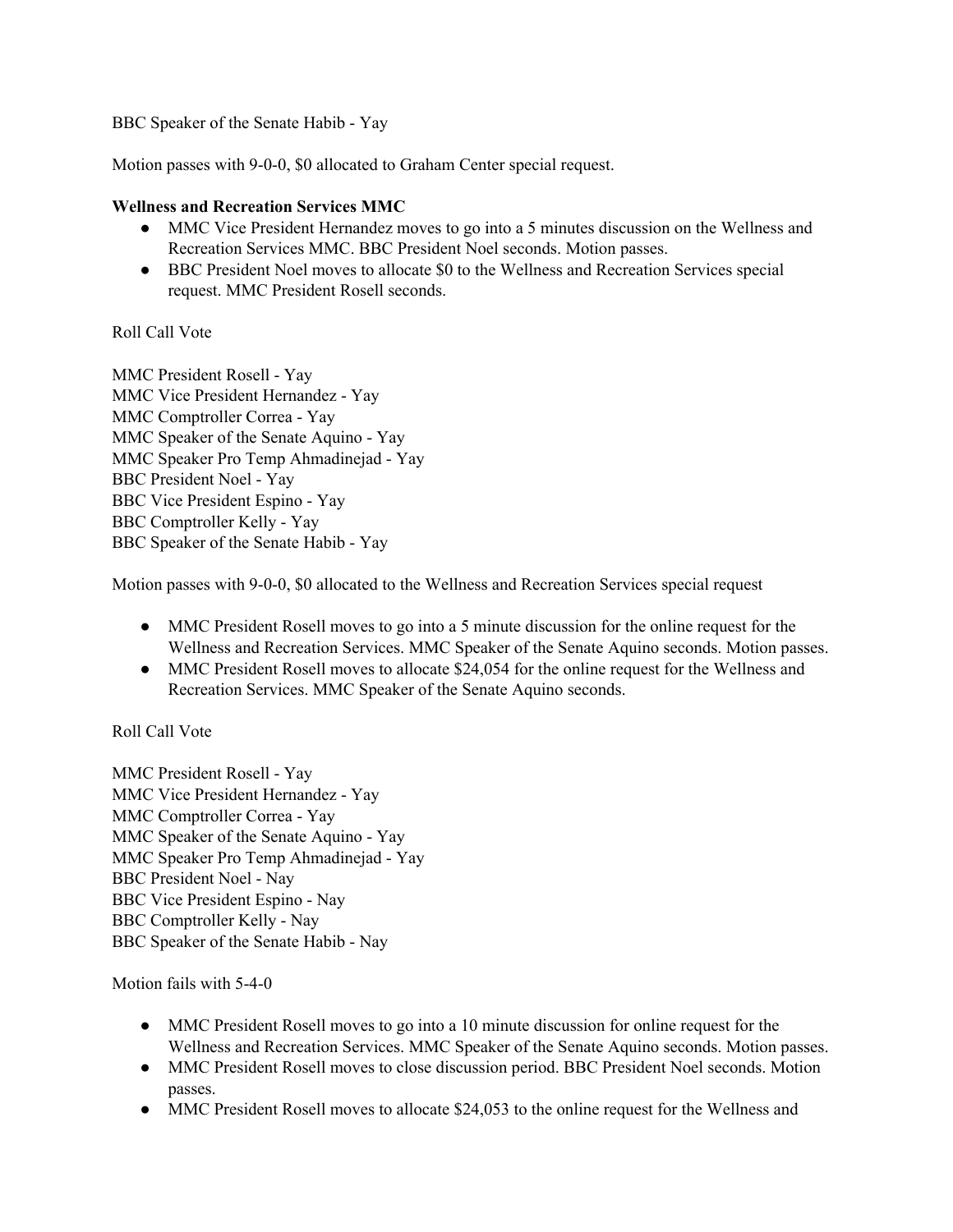Recreation Services. MMC Vice President Hernandez seconds.

Roll Call Vote

MMC President Rosell - Yay MMC Vice President Hernandez - Yay MMC Comptroller Correa - Yay MMC Speaker of the Senate Aquino - Yay MMC Speaker Pro Temp Ahmadinejad - Yay BBC President Noel - Nay BBC Vice President Espino - Yay BBC Comptroller Kelly - Yay BBC Speaker of the Senate Habib - Nay

Motion passes with 7-2-0, \$24,053 allocated to the online request for the Wellness and Recreation Services.

### **Room Rental Agreement**

- MMC Vice President Hernandez moves to go into a 10 minute discussion on Room Rental Agreement. MMC Speaker Pro Tempore Ahmadinejad seconds. Motion passes.
- BBC Speaker of the Senate Habib moves to extend discussion period by 10 minutes. BBC President Noel seconds. Motion passes.

Point of Personal Privilege for MMC Speaker Pro Tempore Ahmadinejad at 2:41PM; Returned at 3:01PM

• MMC President Rosell moves to close discussion period. BBC President Noel seconds. Motion passes.

## **General Discussion Forum**

- MMC President Rosell moves to go into a 20 minute general discussion. BBC President Noel seconds. Motion passes.
	- There was a general discussion regarding the split and how it should be cut.

Point of Personal Privilege for MMC President Rosell at 2:55PM; Returned at 2:48PM

- MMC Vice President Hernandez moves to end discussion period. MMC Speaker of the Senate Aquino seconds. Motion passes.
- MMC Vice President Hernandez moves for a 20 minute recess to reconvene at 3:21PM. MMC Speaker of the Senate Aquino seconds. Motion passes.
- MMC Vice President Hernandez moves for a 20 minute general discussion. BBC President Noel seconds. Motion passes.
- MMC Vice President Hernandez moves to extend discussion period by 15 minutes. MMC Speaker of the Senate Aquino seconds. Motion passes.
- MMC Vice President Hernandez moves to extend by discussion period by 10 minutes. BBC President Noel seconds. Motion passes
- MMC Vice President Hernandez moves to extend discussion period by 10 minutes. Aquino seconds. Motion passes.
- BBC President Noel moves to go for a 10 minute recess. MMC Vice President Hernandez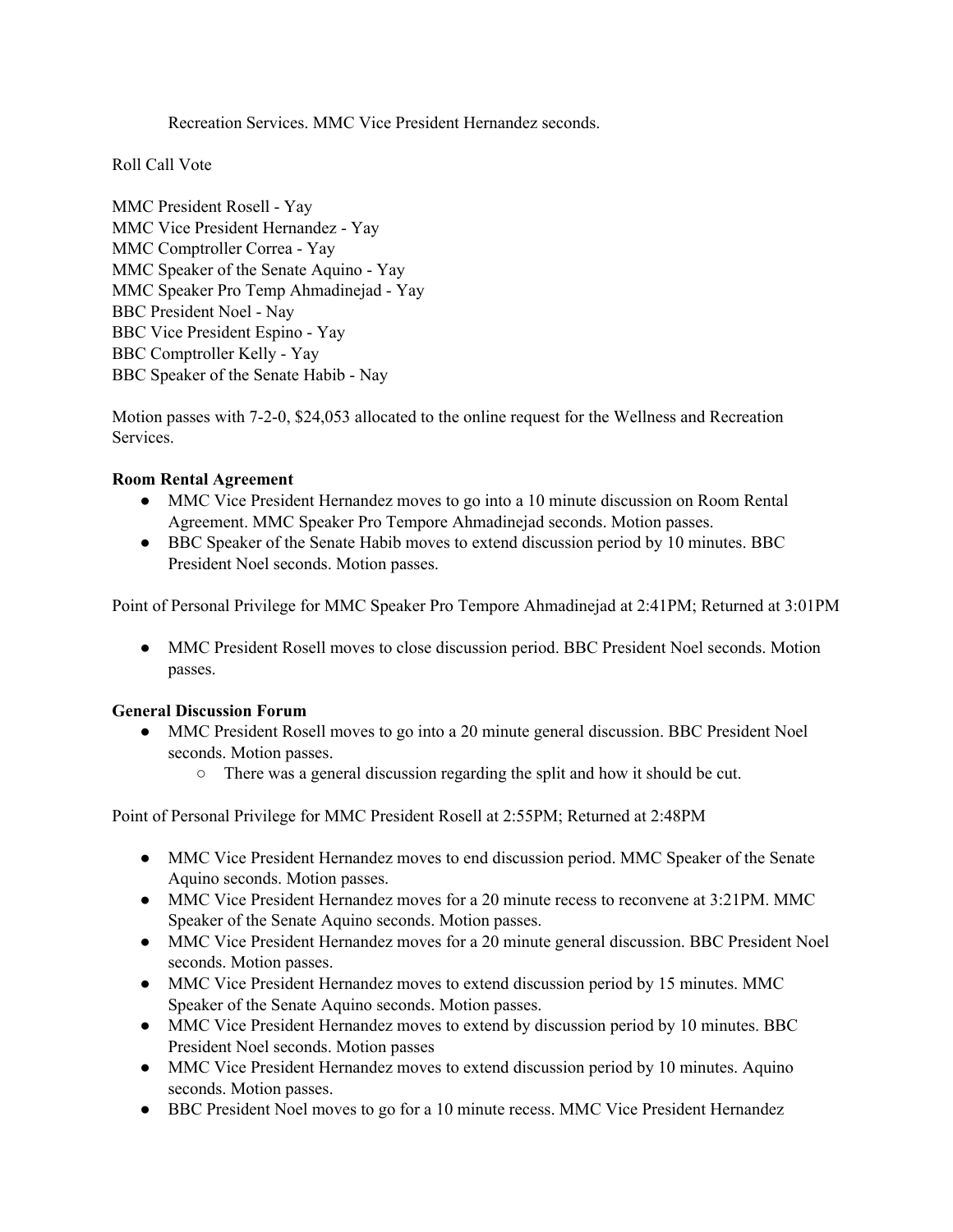seconds. Motion passes.

- BBC President Noel moves to go into a general discussion for 10 minutes. MMC Vice President Hernandez seconds. Motion passes.
- MMC President Rosell moves to extend discussion period by 10 minutes. MMC Vice President Hernandez. Motion passes.
- MMC Vice President Hernandez moves to end discussion period. MMC President Rosell seconds. Motion passes
- MMC Vice President Hernandez moves to move Panther Luau and Panther Power from BBC Campus specific to University Wide. BBC Vice President Espino second.

## Roll Call Vote

MMC President Rosell - Yay MMC Vice President Hernandez - Yay MMC Comptroller Correa - Yay MMC Speaker of the Senate Aquino - Yay MMC Speaker Pro Temp Ahmadinejad - Yay BBC President Noel - Yay BBC Vice President Espino - Yay BBC Comptroller Kelly - Yay BBC Speaker of the Senate Habib - Yay

Motion passes with 9-0-0

● MMC Vice President Hernandez moves to allocate the balance remaining after University Wide allocation to be 80 MMC/20 BBC. MMC President Rosell seconds.

## Roll Call Vote

MMC President Rosell - Yay MMC Vice President Hernandez - Yay MMC Comptroller Correa - Yay MMC Speaker of the Senate Aquino - Yay MMC Speaker Pro Temp Ahmadinejad - Yay BBC President Noel - Nay BBC Vice President Espino - Yay BBC Comptroller Kelly - Yay BBC Speaker of the Senate Habib - Nay

Motion passes with 7-2-0, balance remaining after University Wide allocation to be 80 MMC/20 BBC.

• MMC Vice President Hernandez moves to allocate \$200,000 to Room Rental Agreement. MMC President Rosell seconds.

Roll Call Vote

MMC President Rosell - Yay MMC Vice President Hernandez - Yay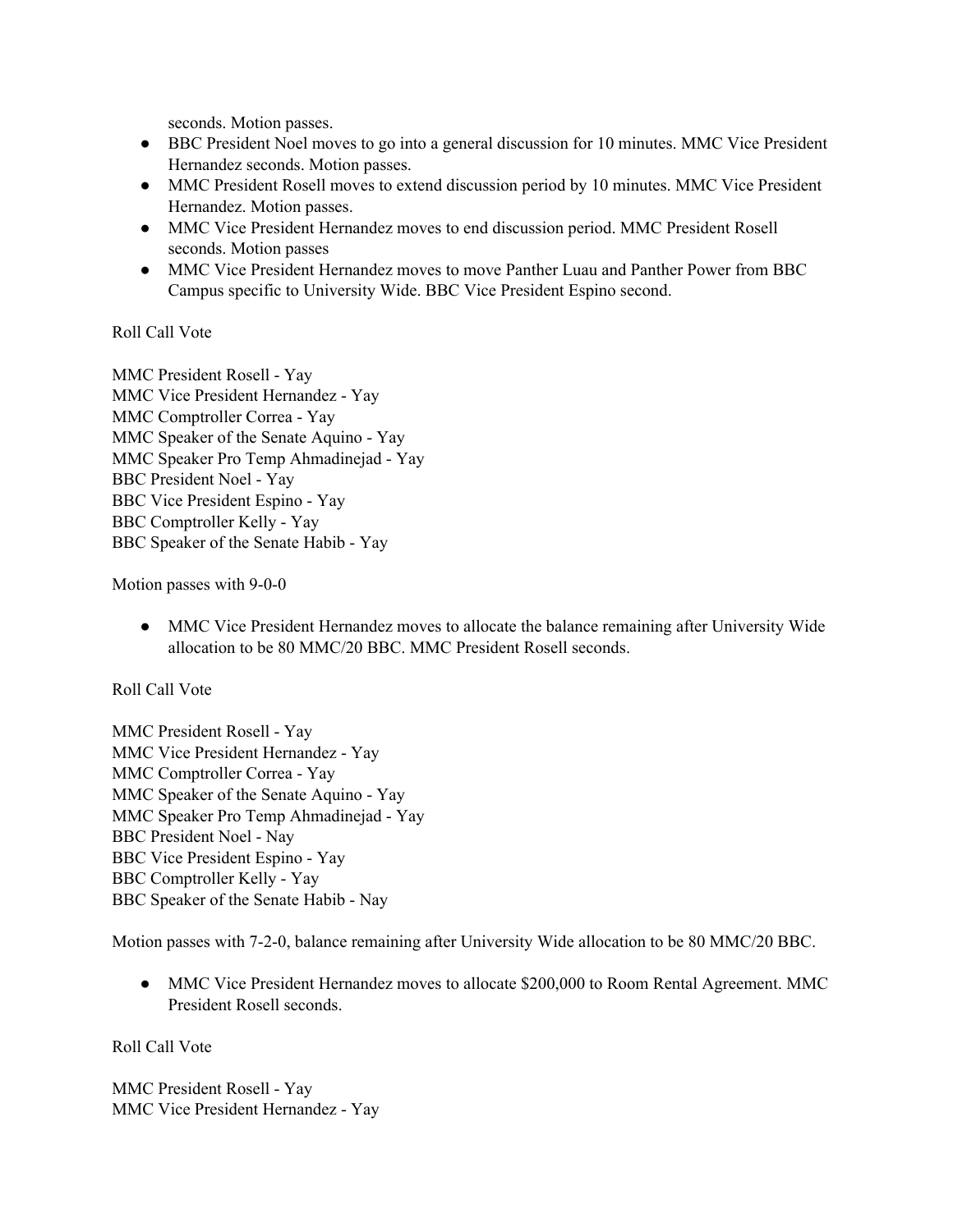MMC Comptroller Correa - Yay MMC Speaker of the Senate Aquino - Yay MMC Speaker Pro Temp Ahmadinejad - Yay BBC President Noel - Yay BBC Vice President Espino - Yay BBC Comptroller Kelly - Yay BBC Speaker of the Senate Habib - Yay

Motion passes with 9-0-0, \$200,000 allocated to Room Rental Agreement.

### **Center for Leadership and Services - Special Allocations**

- MMC Vice President Hernandez moves to go into a 5 minute discussion for Center of Leadership and Service special allocation. MMC Speaker of the Senate Aquino seconds. Motion passes.
- MMC Vice President Hernandez moves to end discussion period. MMC President Rosell seconds. Motion passes.
- MMC Vice President Hernandez moves to allocate \$14,269 to Center of Leadership and Service special allocation. MMC President Rosell seconds.

## Roll Call Vote

MMC President Rosell - Yay MMC Vice President Hernandez - Yay MMC Comptroller Correa - Yay MMC Speaker of the Senate Aquino - Yay MMC Speaker Pro Temp Ahmadinejad - Yay BBC President Noel - Yay BBC Vice President Espino - Abstain BBC Comptroller Kelly - Yay BBC Speaker of the Senate Habib - Yay

Motion passes with 8-0-1, \$14,269 allocated to Center of Leadership and Service special allocation.

- MMC President Rosell moves to proviso allocation to be used to fund an additional OPS position for the food pantry. MMC Vice President Hernandez seconds. Motion passes.
- MMC Vice President Hernandez moves to go into a 5 minute discussion for Panther Luau and Panther Power. MMC President Rosell seconds. Motion passes.
- MMC Vice President Hernandez moves to end discussion period. MMC President Rosell seconds. Motion passes.
- MMC Vice President Hernandez moves to allocate \$12,000 to Panther Luau. MMC President Rosell seconds

#### Roll Call Vote

MMC President Rosell - Yay MMC Vice President Hernandez - Yay MMC Comptroller Correa - Yay MMC Speaker of the Senate Aquino - Yay MMC Speaker Pro Temp Ahmadinejad - Yay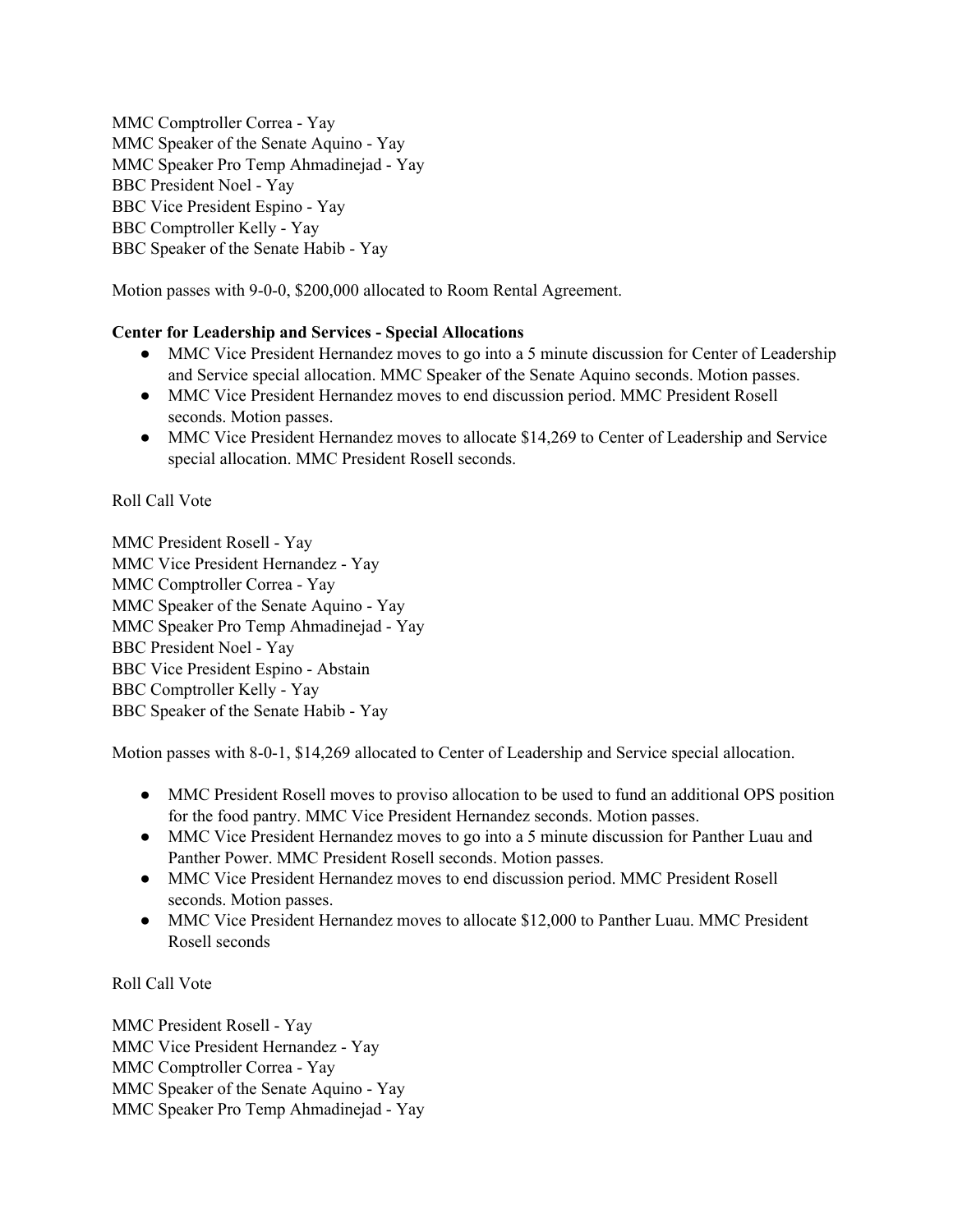BBC President Noel - Yay BBC Vice President Espino - Yay BBC Comptroller Kelly - Yay BBC Speaker of the Senate Habib - Yay

Motion passes with 9-0-0, \$12,000 allocated to Panther Luau.

• MMC President Rosell moves to allocate \$33,000 to Panther Power. MMC Speaker of the Senate Aquino seconds.

### Roll Call Vote

MMC President Rosell - Yay MMC Vice President Hernandez - Yay MMC Comptroller Correa - Yay MMC Speaker of the Senate Aquino - Yay MMC Speaker Pro Temp Ahmadinejad - Yay BBC President Noel - Yay BBC Vice President Espino - Yay BBC Comptroller Kelly - Yay BBC Speaker of the Senate Habib - Yay

Motion passes with 9-0-0, \$33,000 allocated to Panther Power.

- MMC Vice President Hernandez moves to have a 5 minute general discussion. MMC President Rosell seconds. Motion passes.
- MMC Vice President Hernandez moves to end discussion period. MMC President Rosell seconds. Motion passes.
- MMC Vice President Hernandez moves to approve the 2019-2020 University Wide Budget allocation . MMC President Rosell seconds.

Roll Call Vote

MMC President Rosell - Yay MMC Vice President Hernandez - Yay MMC Comptroller Correa - Yay MMC Speaker of the Senate Aquino - Yay MMC Speaker Pro Temp Ahmadinejad - Yay BBC President Noel - Nay BBC Vice President Espino - Yay BBC Comptroller Kelly - Yay BBC Speaker of the Senate Habib - Nay

Motion passes with 7-2-0, 2019-2020 University Wide Budget Allocation approved